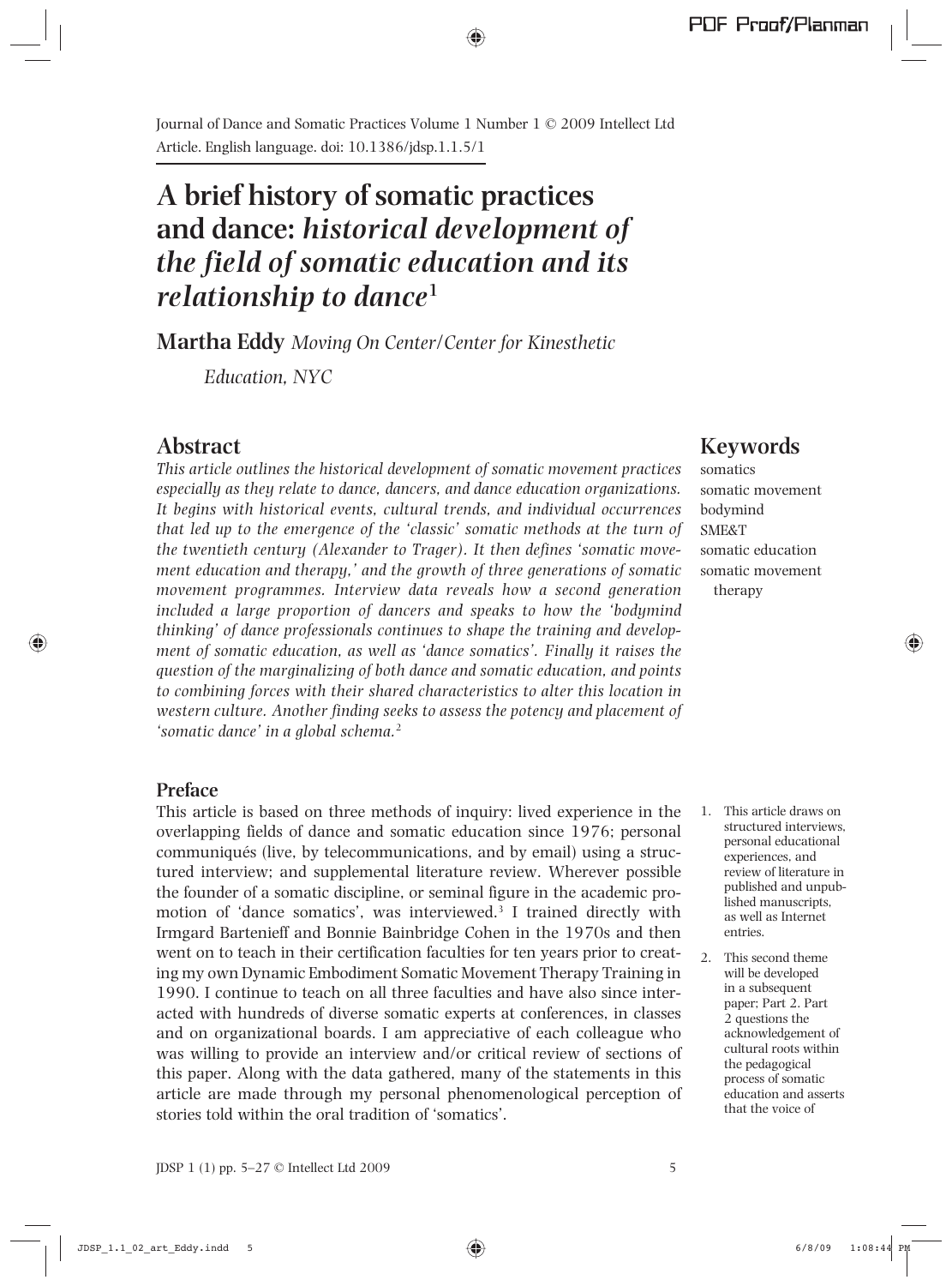dance professionals, especially women, within the field completes a holistic paradigm by encouraging emotional expression, which in some instances also elicits activism.

- 3. If necessary a director of a school or a close relative or colleague was sought out.
- 4. 'The Self that Moves' was the title of a college course that I took in 1974 with Bartenieff trained movement analysts Tara Stepenberg and Diana Levy. It used the tools of Laban Movement Analysis for personal inquiry.
- 5. Additionally, James Spira PhD worked in 1988 to bring the field together under the title of Movement Therapy and began the antecedent of the current professional association – IMTA, which became ISMETA.

## **Introduction**

The field of 'somatics' is barely a field. If necessarily seen as one, I liken it to a field of wildflowers with unique species randomly popping up across wide expanses. How did individual experiences of, and with, the living body become a field? Illnesses, physical limitations, and exposure to unfamiliar physical and/or spiritual practices through travel and transmigrations, led numerous men and women, separately but in a common period of time, to discover the potency of listening deeply to the body. Pain and new views of human behavior combined with a love of movement and curiosity about the physical body to create the independent formation of various systems of bodily inquiry in Europe, the United States and Australia. The positive outcomes of these investigations gave credence to the process of finding answers to bodily needs and communicative desires through internal bodily awareness. Somatic pioneers discovered that by being engaged in attentive dialogue with one's bodily self we, as humans, can learn newly, become pain free, move more easily, do our life work more efficiently, and perform with greater vitality and expressiveness.

The historical time period moving out of the nineteenth and into the twentieth century was ripe for a quantum change in our relationships with our bodies. There was a need to break free of Victorian strictures and also to embody the optimism the Victorian era offered. The possibility of experiencing the body newly came with such diverse movements as 'free love' and 'gymnastik'. Within the twentieth century, as rationalism was influenced by existentialism and phenomenology, a gradual shift towards theoretical support for experiential learning and sensory research occurred in parts of the academic and scholarly culture. These shifts were catapulted by the theories of Dewey, Merleau-Ponty, and Whitehead.

Somatic inquiry was buoyed by this growth of existentialism and phenomenology as well as through dance and expressionism. These developments were moved into diverse frontiers by the groundbreaking work of Freud, Jung and Reich in psychology, Delsartes, Laban and Dalcroze in cultural studies (art, architecture, crystallography, dance and music), Heinrich Jacoby and John Dewey in education, and Edmond Jacobson in medical research. From the unique experiences of exploratory individuals across the globe, fresh approaches to bodily care and education emerged. However, it took the outside view of scholars, some fifty years later, to name this phenomenon as the single field of *somatic education*. Thomas Hanna (1985), supported by Don Hanlon Johnson  $(2004)$  and Seymour Kleinman  $(2004)$ ,<sup>5</sup> saw the common features in the 'methods' of Gerda and FM Alexander, Feldenkrais, Gindler, Laban, Mensendieck, Middendorf, Mézières, Rolf, Todd, and Trager (and their protégés Bartenieff, Rosen, Selver, Speads, and Sweigard). Each person and their newly formed 'discipline' had people take time to breath, feel and 'listen to the body,' often by beginning with conscious relaxation on the floor or lying down on a table. From this gravity-reduced state, each person was guided to pay attention to bodily sensations emerging from within and move slowly and gently in order to gain deeper awareness of 'the self that moves'.<sup>4</sup> Students were directed to find ease, support, and pleasure while moving – all the while paying attention to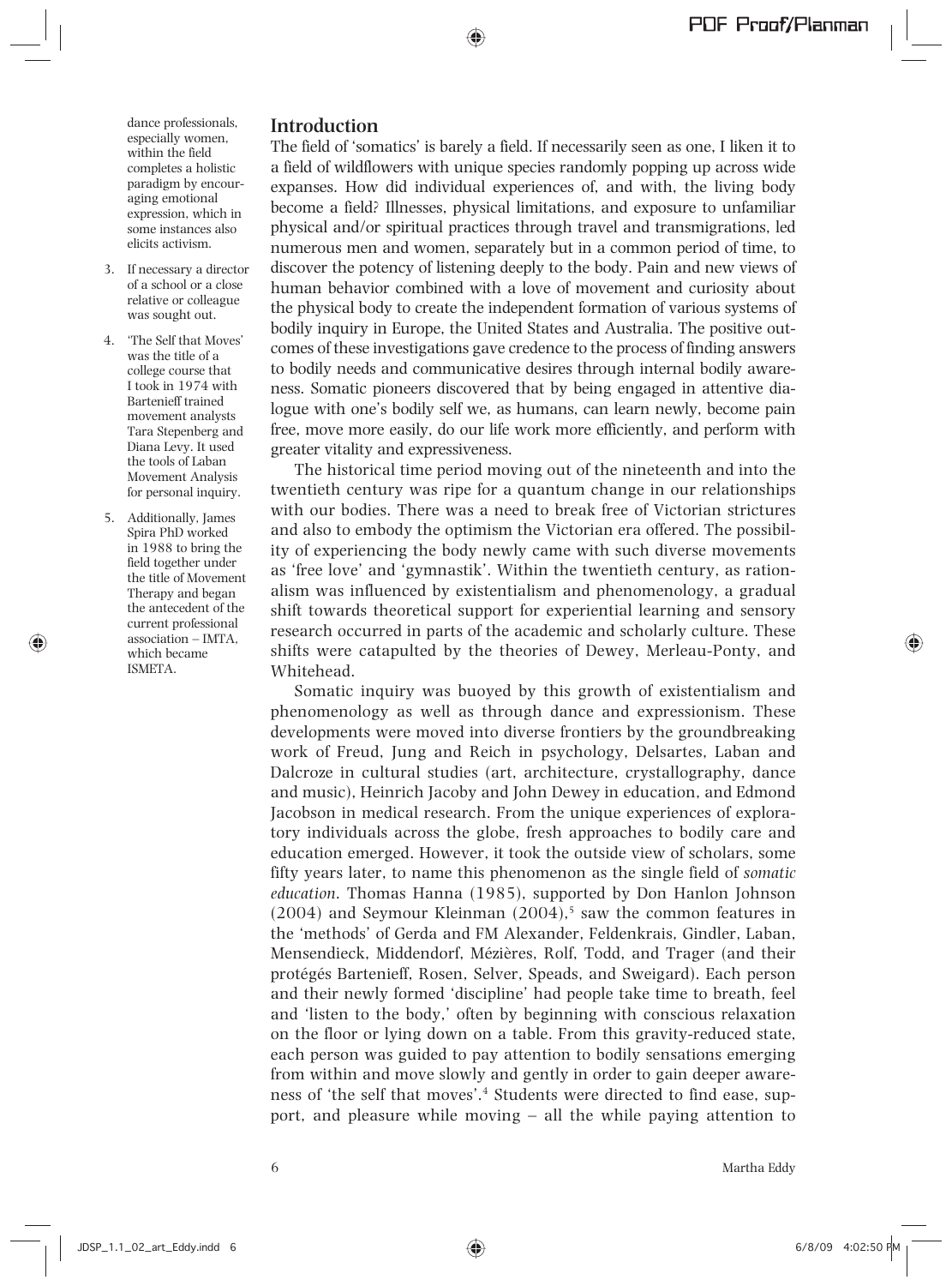proprioceptive signals. Participants were also invited to experience increased responsiveness as they received skilled touch and/or verbal input as 'fresh stimuli' from a somatic educator or therapist.

The transmigration of people and ideas from the east to the western part of the globe also shaped the development of somatic practices, by fostering exposure to the philosophies and practices of mind-body practices such as the eastern martial arts and yoga. For instance, during this era Joseph Pilates developed a system of exercise ('Contrology') with focus on the coordination of breath that was derived from yoga (India), and George Gurdjieff developed movement activities for greater spiritual development grounded in Eastern philosophy (Allison 1999). Among the somatic pioneers, Ida Rolf cites yoga as an influence (Johnson 1995), Irmgard Bartenieff studied Chi Kung, and Moshe Feldenkrais was a black belt in Judo (Eddy 2002b).

In what could be attributed to Jung's concept of the collective unconscious, or likened to the 'hundredth monkey' parable, isolated individuals and institutions in distant places independently began to recognize this work as an important and effective area of inquiry. What emerged from these profoundly creative and investigative somatic pioneers, especially as they taught their practices to psychologists (e.g. Fromm, Perls, Watts), educators (Dewey, Myers), and scholars (Fraleigh, Hanna, Johnson), became a canon inclusive of exercises, philosophies, methods, and systems of inquiry. By delving into personal bodily experiences, new meanings about being human and potentialities for health and life were codified into educational programmes in diverse parts of the world. As an exchange deepened across disciplines, somatic inquiry also found entry into some research methodologies such as: action research; ethnographic study; frequency counts in movement observation; phenomenology; pilot studies for quantitative research; and qualitative case study.

## **Defining the Field: Coining 'Somatics' and 'Somatic Movement Education & Therapy'**

In the 1970s Hanna coined the term 'somatics' to describe and unify these processes under one rubric. Philosophers and scholars in the late twentieth century helped to forge the new field of Somatic Education. Mangione (1993) describes how the global communication explosion, and the cultural shifts of the 1970s, spurred a veritable boom in 'somatics'. In 2004, I identified that there are three branches of the somatic world – *somatic psychology, somatic bodywork*, and *somatic movement* (Eddy 2004). I contend that dance professionals have especially driven the development of *somatic movement* and the field of Somatic Movement Education and Therapy (SME&T). SME&T involves 'listening to the body' and responding to these sensations by consciously altering movement habits and movement choices. In large part, this article addresses the development of recognized training programmes in somatic movement<sup>6</sup> and the role of a second generation of somatic pioneers, who were predominantly dancers, in this evolution.

Professional practitioners of somatic movement disciplines use a variety of skills and tools, including diverse qualities of touch, empathic verbal exchange, and both subtle and complex movement experiences. This 6. The International Somatic Movement Education and Therapy Association reviews and approves training programmes and registers individuals that meet a list of professional criteria including a minimum study time of 500 hours. www.ISMETA. org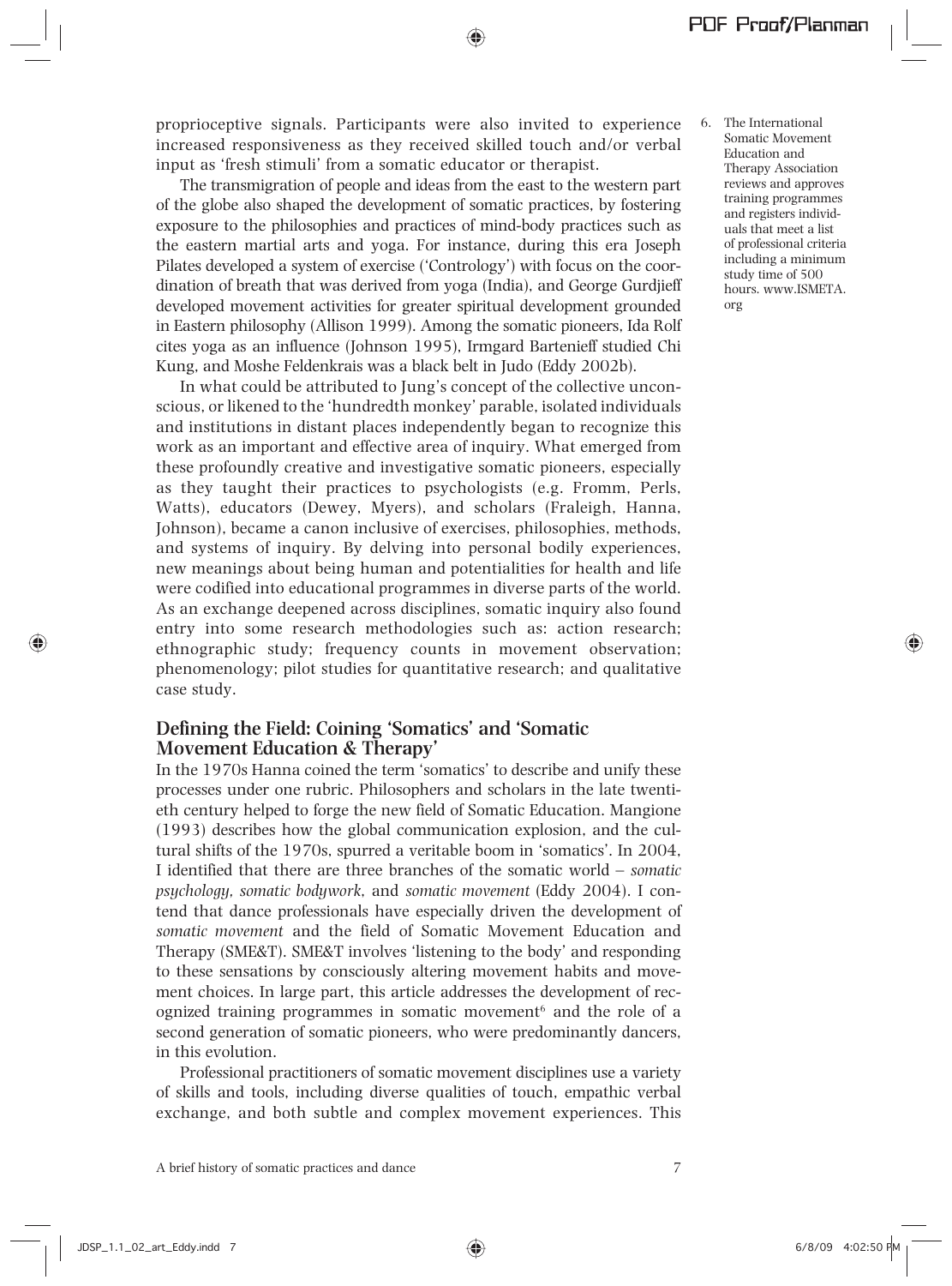triune process helps a person discover the natural movement or flow of life activity within the body. If a student or client is uncomfortable with any of these modalities the practitioner will adjust the tools being used, as somatic work is, by definition, a creative interplay. The goal of the somatic movement professional is to heighten both sensory and motor awareness to facilitate a student-client's own self-organization, self-healing, or selfknowing. Movement includes the subtler movements of the breath, the voice, the face, and the postural muscles, as well as any large movement task, event, or expression. Somatic lessons often use touch to amplify sensory experience through the skin, the body's largest organ, and therefore more quickly awaken awareness. Touch is a primary tool, however it is only a tool and is it not always used in every somatic movement session or class.

While many of the individual somatic movement disciplines (most notably the ones that have been in existence for at least fifty years) have their own standards and scope of practice, one professional association, 'The International Somatic Movement Education and Therapy Association' (ISMETA), worked to shape the commonalties of somatic movement disciplines. They provided a definition of the type and range of work that is engaged in by a somatic movement professional, and a 'scope of practice' for the field of SME&T. The original scope of practice for somatic movement educators and therapists, as defined by the International Somatic Movement Education and Therapy Association, stated:

The professional field of somatic movement education and therapy spans holistic education and complementary and alternative medicine. The field contains distinct disciplines each with its own educational and/or therapeutic emphases, principles, methods, and techniques.

Practices of somatic movement education and therapy encompass postural and movement evaluation, communication and guidance through touch and words, experiential anatomy and imagery, and the patterning of new movement choices – also referred to as movement patterning, movement re-education or movement re-patterning. These practices are applied to everyday and specialized activities for persons in all stages of health and development. Continued practice of specific movements at home or work, with conscious awareness, is also often suggested.

The purpose of somatic movement education and therapy is to enhance human processes of psychophysical awareness and functioning through movement learning. Practices provide the learning conditions to:

- Focus on the body both as an objective physical process and as a subjective process of lived consciousness;
- Refine perceptual, kinesthetic, proprioceptive, and interoceptive sensitivity that supports homeostasis and self regulation;
- Recognize habitual patterns of perceptual, postural and movement interaction with one's environment;
- Improve movement coordination that supports structural, functional and expressive integration;
- Experience an embodied sense of vitality and extended capacities for living.

<sup>(</sup>ISMETA 2003)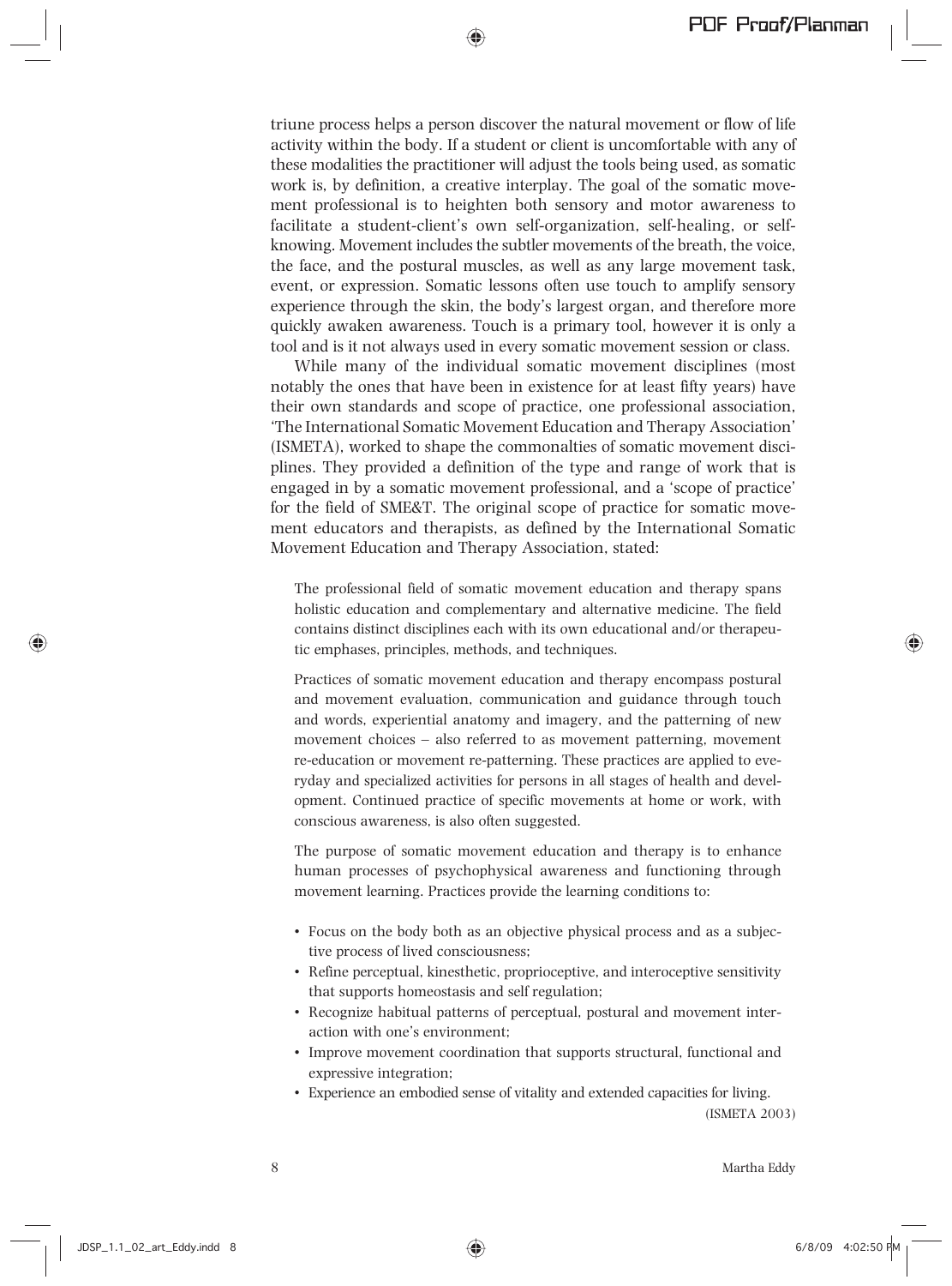ISMETA has also developed a more detailed 'Operational Definition' of movement patterning – the use of touch to enhance movement performance is a primary tool of somatic work. The operational definition is as follows:

A movement educator or therapist will place his/her hands on specific areas of the student's/client's [clothed] body in order to enhance movement performance. By applying focus through the hands, and combining still and moving touch, the educator/therapist defines the part/s of that area, articulates the connection of those parts, and guides the person's body movement through an efficient or more expressive pathway. With hands-on movement re-patterning, the educator or therapist can:

- **guide** the student/client in initiating and practicing improved movement coordination;
- **activate and direct** the attention of the student/client throughout the entire learning process;
- **identify and define** the student/client's habitual patterns of perceptual, postural and movement interaction.

This learning process helps the student/client:

- **refine and focus** proprioceptive and kinesthetic attention;
- **recognize** his/her habitual patterns of perceptual, postural and movement interaction with his/her environment;
- **develop** improved movement coordination and perceptual movement integration.

(ISMETA 2003)

Dance educators and choreographers may have stumbled upon these types of interventions in the process of teaching movement. Martha Myers (Eddy interview 2003b) was seminal in cross-fertilizing somatics within 'the dance world' by sponsoring body therapy workshops at the 'American Dance Festival' once it was at Duke University. She also pioneered the advent of 'the science and somatics of dance' by inviting doctors and researchers from Duke University to join dancers in exploring movement on the floor to learn about their bodies. Her seminal work continues to fuel the liveliness of somatic education within the dance science community (e.g., at International Dance Science and Medicine Association conferences) as well as in the professional dance community (American Dance Festival Archives 1980–1996).

This paper focuses on the development and interplay of the '*somatic movement* movement' with the field of dance. In her treatise on 'Somatics,' Mangione also sees the historical connection between the birth of modern dance and the development of somatic theories and practices.

Modern dance was a revolution in the field of dance. Beginning around the turn of the century, this new exploration of expressive and earthy dance was a response to the airy, stylized ballet that was dance at the time. Somatics and the modern dance movement are linked. Both movements were born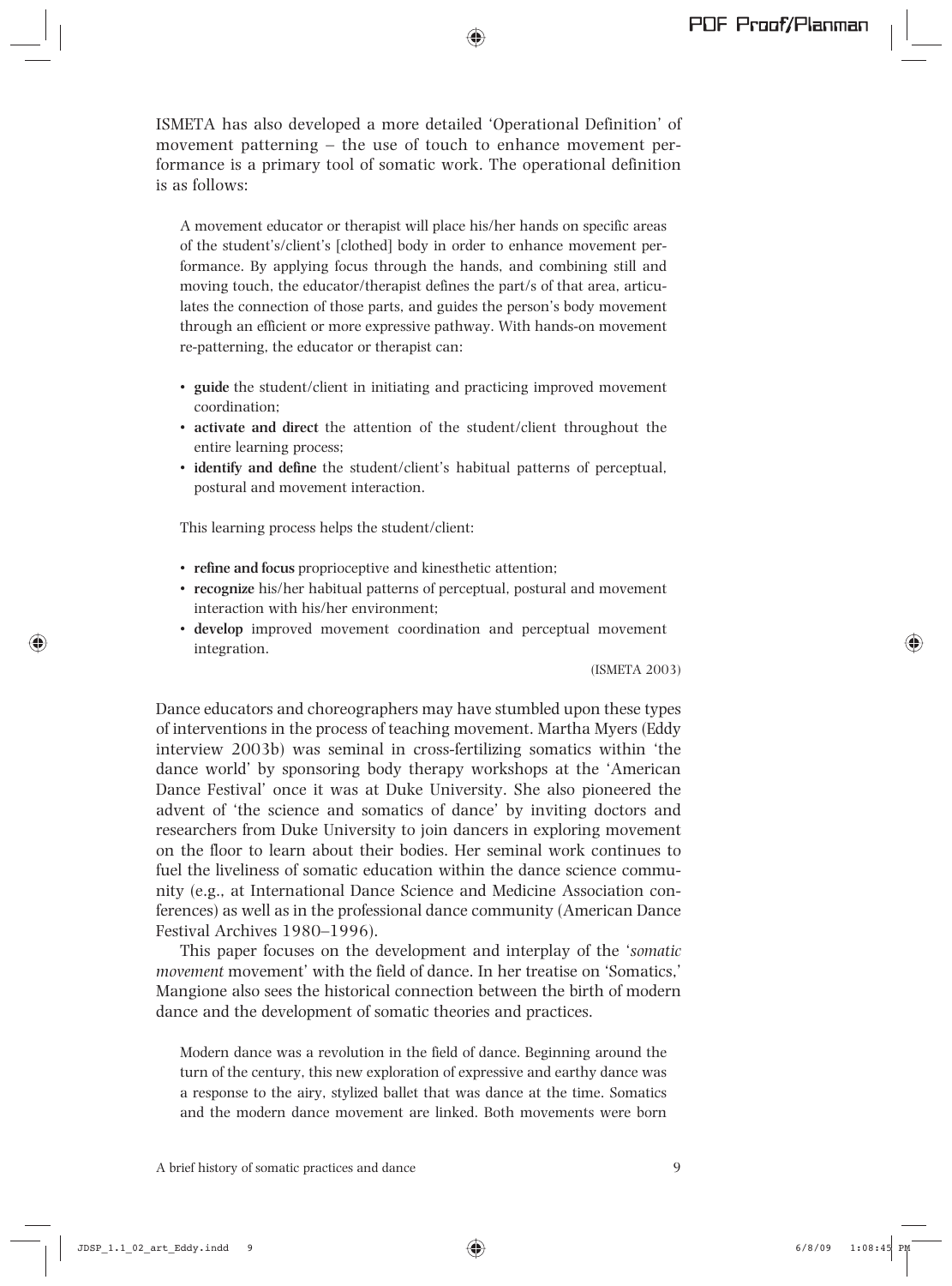- 7. Movement Pattern Analysis; Movement Signature Analysis; Action Profiling; Kestenberg Movement Profile.
- 8. Laban had three children with Suzanne Perrotet, one of Dalcroze's foremost teachers.

of the same time and possibly for many of the same reasons. They are both body-based forms that value the whole human being. The two fields also share some of the same personalities, pioneers of the modern dance movement such as those in the following listing have contributed to the field of somatics. While not all of these individuals may not strictly be considered somatics pioneers, their influence is significant.

(Mangione's 1993: 27)

She lists: Francois Delsarte (1811–1871), Emile Jacques-Dalcroze (1865– 1950), Rudolf Laban (1879–1958), Isadora Duncan (1878–1927), and Mary Wigman (1886–1973). These artists helped to set the stage for the emergence of somatic movement as a vital force in our current world. They shaped the culture in which the primary somatic pioneers were working. As dancers they were breaking rules; as people they were reintroducing non-Cartesian models. Add to this list the genius of Margaret H'Doubler (1889–1982), for her amalgam of open-ended dance explorations on the floor coupled with the study of the biological sciences, which became requisite studies within the first university dance department at the University of Wisconsin (Ross 2000, Eddy interview 2003c). And with all of this burgeoning growth I will make a case, later in this paper, for how dance and 'somatics' remain on the fringes of academic inquiry, perhaps precisely because they are of the body, and include elements that are ineffable.

Considered the father of European modern dance, Rudolf von Laban (1879–1954) was born in what is today Bratislava, Slovakia. He developed a system of movement exploration that epitomized freedom of expression through the human body. Even though Laban did not experience a bodily injury or physical limitation, he did feel confined by the pressures of his father to enter the military and, in his adulthood, by the constraints of working under the rules of Hitler and the exigencies of the world war. Laban spent many of his late adolescent years in Eastern Europe where he was exposed to eastern forms of movement – folk dances, military exercises and martial arts, as well as those that originated in Asia. Laban went on to study dance, and to create dances and schools of dance that valued personal expression. He also developed a system of movement notation called 'LabanNotation'. Laban had been working first as the choreographer and then as movement director for the Third Reich's State Opera in Berlin before he came under house arrest for not conforming to Hitler's mold. He defected to Paris during the International Dance Competition and lived there until he moved to England with the help of his former student, choreographer of the Green Table, Kurt Jooss. In England he established the 'Art of Movement Center'. During World War II, he was called upon to analyze movement in industry. The components of movement that he defined became the basis for 'Laban Movement Analysis' (LMA) and numerous other forms of movement analysis.<sup>7</sup> This LMA system has since been applied to physical education, dance education, and somatic education.

Laban was teacher to Mary Wigman as well as Kurt Jooss, and a peer of Emile Jaques-Dalcroze (Bachmann 1993).8 While he lived in Paris, he was influenced by the teachings of the already deceased Delsartes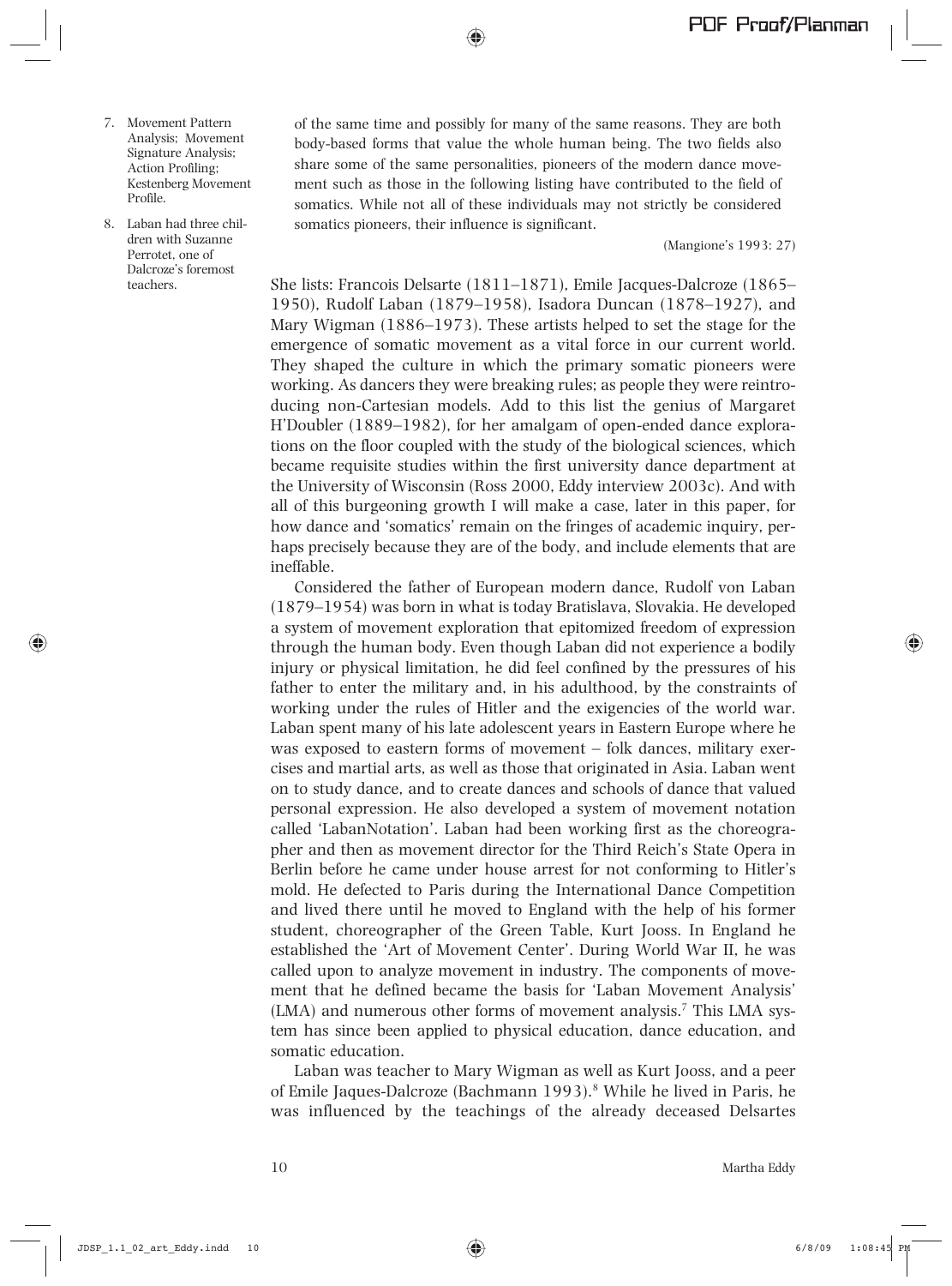(Hodgson 2001). He was also aware of Isadora Duncan, another great founder of expressive movement and modern dance. Duncan brought her dance style from America to Europe while Martha Graham stayed strongly identified with American dance. Graham did, however, come to perform at Dartington Hall while Laban lived in England. The early 1900s was a rich time for artistic breakthroughs. The somatic pioneers spawned a different bodily endeavor applicable in many settings – paying careful attention to bodily sensation. The pioneers developed the use of somatic awareness in movement work such as acting, martial arts, exercise, physical education, physiotherapy, and dance. It is this history of diversity across numerous bodily, creative and scientific professions that engenders the continuing interdisciplinary nature of somatic education. What is worthy of note is that these somatic progenitors were often artists/performers also trained as scientists. Many suffered illnesses or injuries, and others experienced the changing world of the twentieth century through travel and emigration.

## *Theories and Practices in Europe prior to Somatic Education*

The underlying theories and movement practices for numerous somatic systems originated in Germany. Elsa Gindler (1885–1961) and Heinrich Jacoby Gimmler were important movement leaders at the turn of the twentieth century. Gindler and her teacher, Leo Kofler who lived in the United States shared the experience of overcoming tuberculosis. Kolfler led the way by learning to heal from tuberculosis through anatomical study and physical exploration. Two German students traveled to the USA to STUDY with him and then translated his book, which continues to be published in Germany today (Johnson 1995). Gindler learned of Kofler's success and was also able to recover from tuberculosis using Kofler's teachings. She cultivated such an awareness of her breathing that she could actually rest her diseased lung and allow it to HEAL. This discovery led her to develop the somatic work she called *Arbeit am Menschen*/Work on the Whole Person. Her prior movement training was in Gymnastik (Jahn's work), yet she addressed the physical exercises in a new way, with an emphasis on mental concentration while breath, relaxation and tension were explored. Historical influences of Gindler and Jacoby can be traced to other German innovators such as Bess Mensendieck, Ilse Middendorf, and Marion Rosen (Haag 2002). The somatic concept of deep internal reflection was an adaptation of Gymnastik that both Gindler (Johnson 1995: 6) and Dr. Mensendieck used.

Bess Mensendieck, M.D. (1864–1957) was influenced by a combination of medicine, art, and an understanding of Gymnastik. She taught for Dalcroze and studied with Steiner. Her art form was sculpture, an art form with both tactile and visual elements. With this integration, she developed a system of over 200 exercises for executing movement (often in front of a mirror with minimal clothing) to improve habits and functioning. Her work is found in physiotherapy, occupational therapy, dance, and osteopathy, especially in Europe (Johnson 1995).

Gindler asked students to focus, concentrate and become aware during movement regimens. She wanted them to be conscious of breathing as well. For example, Gindler states: 'There is the difference between the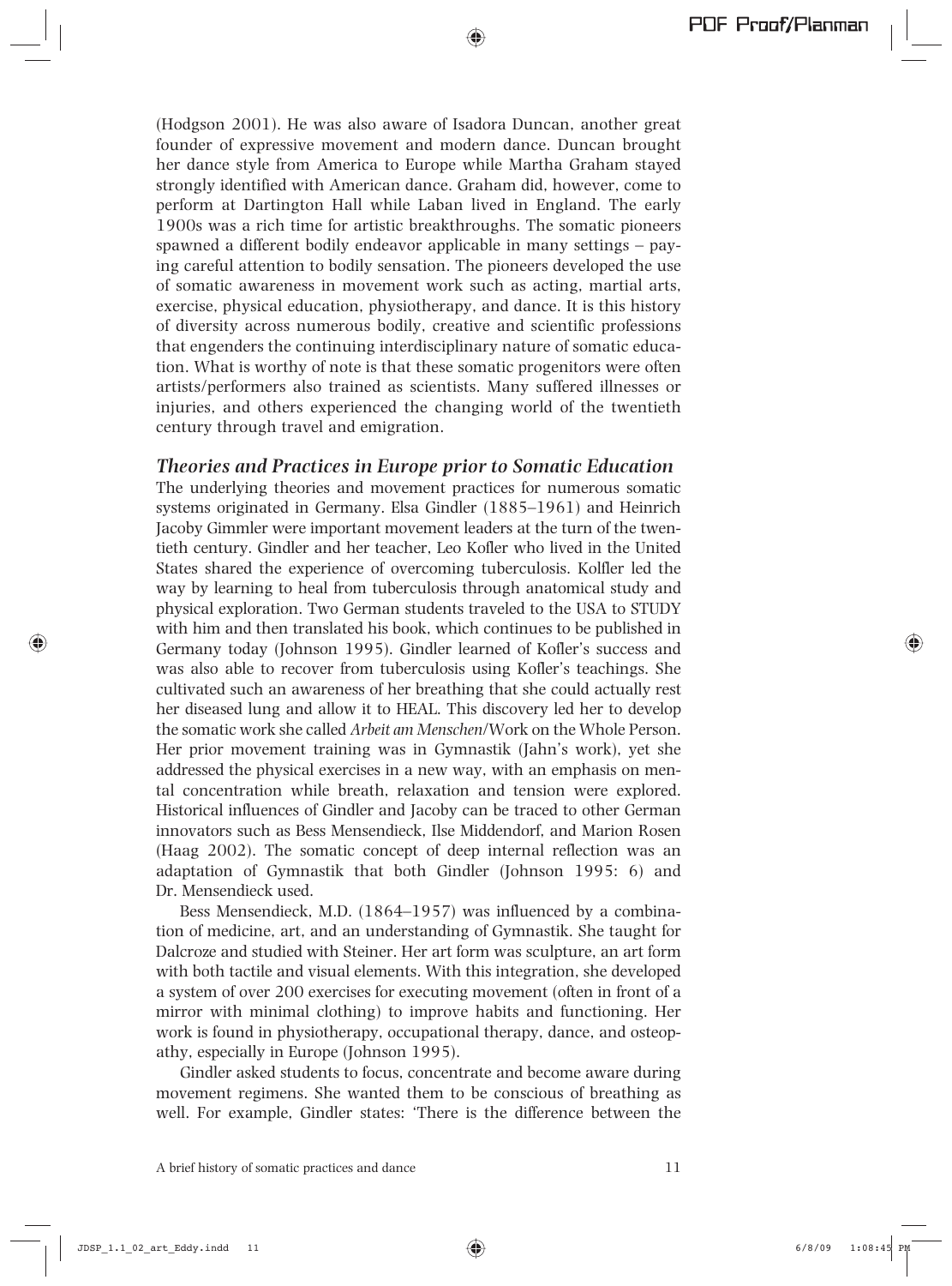breathing that occurs when the lungs and vesicles are open and breathing … through the arbitrary inhalation of air.… If the movement occurs with open [conscious] breathing, the movement becomes alive' (Johnson 1995: 33). Among her students were Carola Speads and Charlotte Selver, who both escaped Germany and brought her work to the United States where 24 they further developed it, each in their own way. The work of Carola Speads and her students (see Elaine Summers below) is an important resource to learn more about breath studies as is the work of Ilse Middendorf.

Ilse Middendorf's primary teacher as a young woman was Dora Menzler, however Middendorf was a student of Gindler's. Middendorf became a teacher of the 'Mastanang Method' and was mentored by Cornelius Veening, who was connected to Heier and thereby to Jung. The methods of Kallmayer and Mensendieck were circulating in Germany at the time so she was aware of their practices. She developed work with natural breath 'The Experience of Breath,' to make room for the essence of a person to unfold and develop.

#### *Life Stories of the Somatic Pioneers: A brief history*

Based on common lore, oral tradition, and written treatises such as those edited by Don Hanlon Johnson (1995), I have identified F.M. Alexander, Moshe Feldenkrais, Mabel Todd, Irmgard Bartenieff, Charlotte Selver, Milton Trager, Gerda Alexander, and Ida Rolf as 'the somatic pioneers'. Please see the schematic on page 24 depicting each of them in bold letters. It also attempts to give you information about who they were influenced by and who they have influenced to create somatic movement trainings including the 'second generation'. These somatic dance professionals who founded training programs are also highlighted in bold: Anna Halprin, Nancy Topf, Bonnie Bainbridge Cohen, Sondra Fraleigh, Emilie Conrad, Joan Skinner, Elaine Summers, and Judith Aston.

#### *The First Generation*

**Frederick Matthias Alexander** (1869–1955) was an actor with laryngitis who began to question deeply the cause of his vocal problems and wondered if they might have something to do with how he was using his vocal apparatus and his body (Alexander 1932). Through intensive periods of personal exploration he found a method for 'changing and controlling reaction', which he then taught in Melbourne and in Sydney. He also returned to performing and teaching in Australia and New Zealand. Next he moved to London, and finally to the United States. While not much is written about how F. M. Alexander may have been influenced by his childhood in Tasmania, or his experiences in New Zealand, these were influences replete with exposure to non-western values and concepts. Learning through global travel or study was notable amongst other somatic movement leaders as well. As with Laban, one can speculate that being an outsider in a new place might intensify one's powers of observation and self-reflection.

**Moshe Feldenkrais,** Ph.D. (1904–1984) also traveled through and lived in different countries and continents, studied in France, and was pushed to new levels of awareness during World War II. He was born in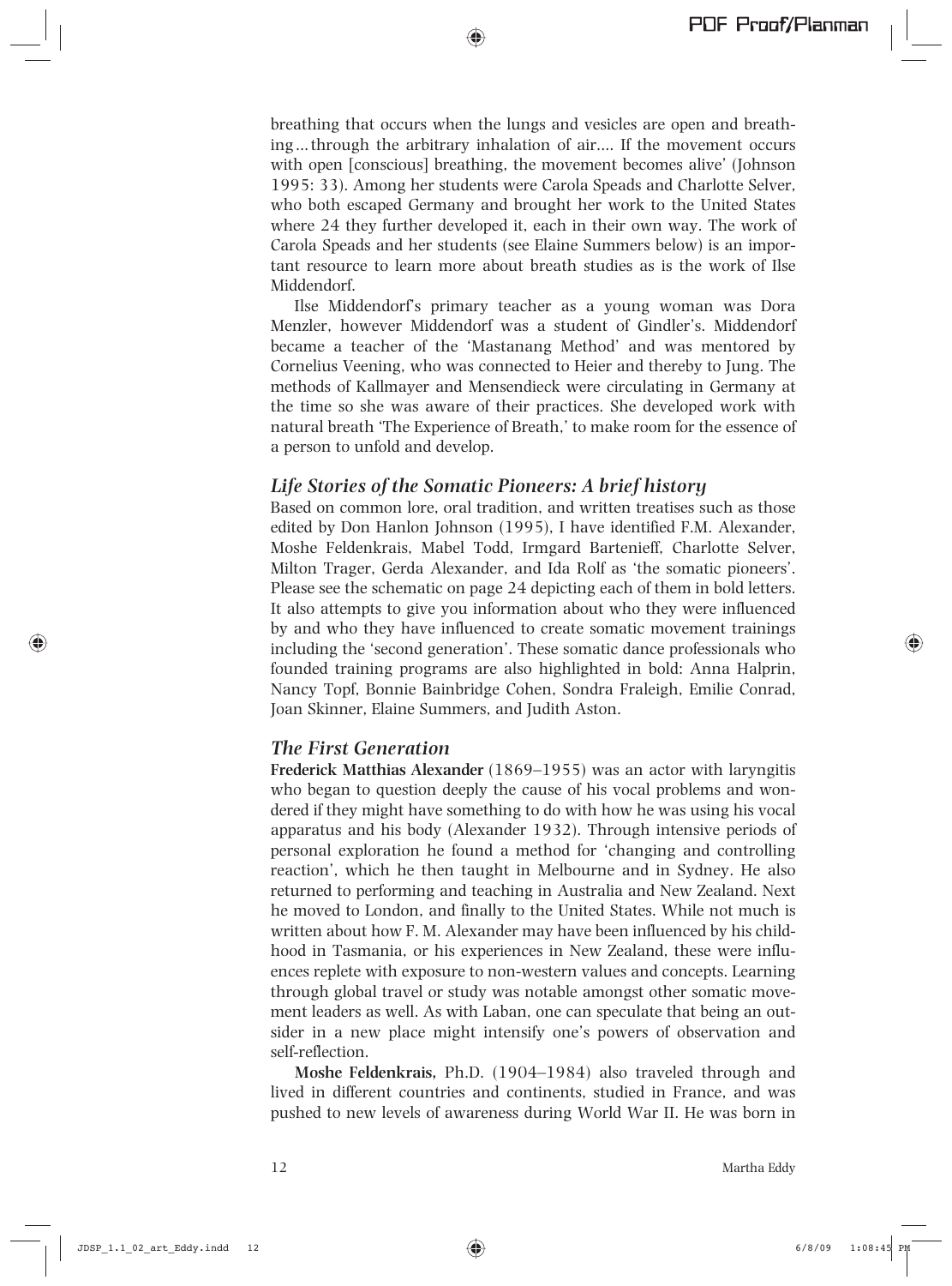Russia and emigrated to Palestine at the age of thirteen, traveling by caravan with his family. Feldenkrais studied engineering and earned his doctorate in physics at the Sorbonne. It was in Paris that he excelled in the martial art of jujitsu. He became one of the first westerners to earn a black belt in Judo (1936), and subsequently taught, following the footsteps of his teacher Professor Kano, the originator of Judo.

Feldenkrais first injured his knee playing soccer, and again while working with anti-submarine research in England during the war. His knee could not be healed, even with the help of surgery. Feldenkrais was motivated to explore his own body to find out what caused his inability to walk. This inward road of exploring the body grew, in part, out of his interest in autosuggestion, self-imagery and the workings of the unconscious mind. During the process of self-exploration, he incorporated principles from physics, Judo and human development in his two strands – 'Awareness through Movement' and 'Functional Integration'. He developed his methods by working with all kinds of people with a wide range of learning needs, from infants with Cerebral Palsy to leading theatrical and musical performers.

Like Alexander and Feldenkrais, **Mabel Todd,** author of *The Thinking Body* (1937) and *The Hidden You* (1953), was also interested in improving her health since she had to contend with bodily limitations. She had a paralyzing accident and was told she would not walk again. Unwilling to give up, Todd used thinking processes to heal herself, including how to return to walking, by developing imagery about the anatomically balanced use of the body. She speculated that vocal problems were often due to bad posture and that a psycho-physical or psycho-physiological approach might be of help. With this hypothesis, Todd began to study the mechanics of the skeletal structure, and she applied her discoveries in her studios of 'Natural Posture' in New York and Boston. Personally, her imagery resulted in a walk that was an improvement over her pre-accident gait; professionally she created a system that became central to many movement educators. She joined the faculty of the Department of Physical Education at Teachers College, Columbia University where she taught anatomy, posture, and neuromuscular awareness to physical education and dance professionals. At Teachers College, her work was further developed by her protégé, Lulu Sweigard (1974), author of *Human Movement Potential*.

Born in Germany, in the same year as Feldenkrais, **Gerda Alexander** (1904–1994) also founded a somatic discipline – 'Eutony' (Eutonie), now referred to as Gerda Alexander Eutony (GAE). In GAE, students are invited to sense their muscles, skin, or bones – literally any part of the body and to connect it to their feelings. On a physical level, GAE strives to bring balance to the muscular tone of the body. She taught that tonus changes occur not only with different kinds of effort, but with emotional shifts whether they be deep depression with a low tonus or happiness with a high tonus. This function is referred to as psycho-tonus. "Flexibility in tonus change is also the basis for all artistic creation and experience….What you do not experience in your whole body will remain merely intellectual information without life or spiritual reality". (Bersin in Johnson 1995: 260)

Unlike the other somatic educators cited above, G. Alexander's protégés take a Eurocentric stance, and they make the following explicit statement about her work and its influences: 'The method developed completely from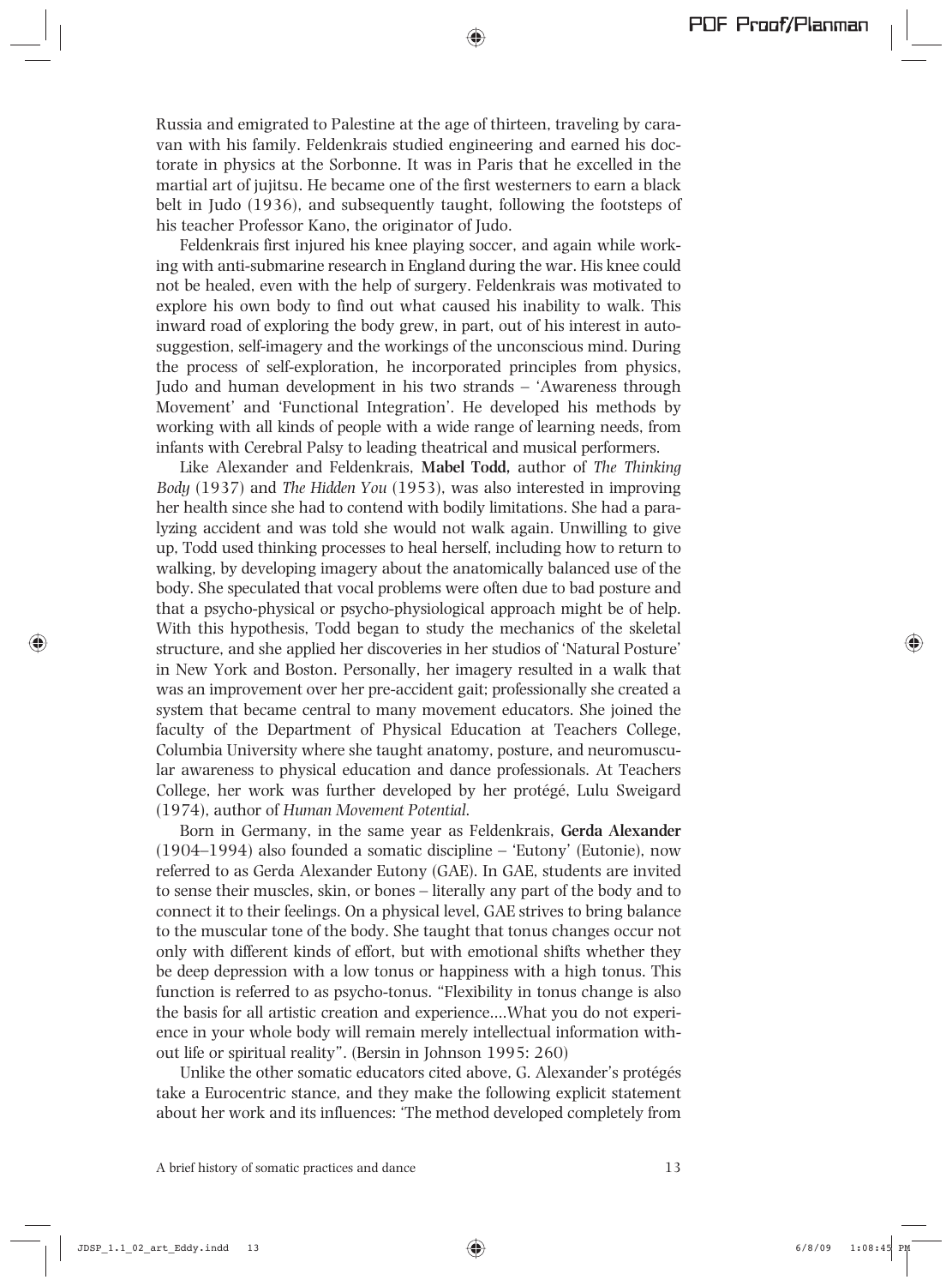10. It is interesting to note that GAE was the first somatic discipline to be accepted by the World Health Organization (in 1987) as a type of alternative health care (now referred to as Complementary and Alternative Medicine – CAM). (Chrisman, 1).

the western culture area.' Alexander's work reveals a strong European lineage (ASEGA 2003). She was a dance and gymnastic teacher who studied and worked with Jacques Dalcroze; she then integrated her interest in the creative self-discovery of each person's body-mind tonus into a holistic approach used in diverse educational settings. Eutony teaches deep internal awareness that also helps one sense the outer environment fully.<sup>10</sup>

**Charlotte Selver** helped shape the work of her 'gymnastik' teacher, Elsa Gindler. Charlotte Selver, (1901–2003) was the person, together with her husband Charles Brooks, who gave the work an English name, focusing it more on sensation and consciousness: 'Sensory Awareness'. Selver cites Gindler as her primary teacher, yet she also refers to the importance of learning from other scholars. She had the opportunity to learn in person from various great thinkers from east and west, Suzuki Roshi (Zen master), Suzuki Daishetz (scholar), Korzybski (General Semantics) and Ram Dass (yogi) (Laeng-Gilliatt n.d.). She explored in depth the realms of consciousness, as well as awareness while moving, and taught these processes until she died at the age of 102.

**Ida Rolf** (1896–1979) was born in New York City. The inspiration for her work springs from exposure to eastern practices, and to great thinkers (Pierre Bernard, Fritz Perls, Sam Fulkerson and Korzybski), as well as the serendipity of being able to work as a woman at Rockefeller Institute. She also had the intent to heal not just the symptoms but also the causes; she saw causes as multiple and related to 'the circular process that do not act in the body but are the body' (Johnson 1995: 174). Her work grew out of the sciences and alternative approaches to healing. She obtained her Ph.D. in biological chemistry. During World War II, she was hired to work at Rockefeller Institute, beginning in the department of chemotherapy. As a scientist investigating the body and health, she was exposed to osteopathy and homeopathy, and she developed an interest in yoga. From yoga she understood that one could work with the body to improve all aspects of the human being, and, for the most part, this was done through lengthening the body to create more space in the joints (Feitis in Johnson 1995: 157). She learned from the Hindu philosophy that 'when morals are built from the body's behavior you get a moral structure and behavior which respect the rights and privileges of other individuals. (Rolf in Johnson 1995: 174)' She wrote *Rolfing: The Integration of Human Structures* in 1977. Dr. Rolf continued to study movement throughout her life including yoga and taking classes in the Alexander Technique; she learned from osteopaths and about homeopathy, and always related the physical body to the energy fields around us, most especially the gravitational pull.

**Milton Trager**, MD (1909–1997) also lived in the United States and was the founder of Psychophysical Integration. Like F. M. Alexander, he had to deal with physical weakness and illness at the outset of his life. He was born with a congenital spinal deformity. Through steadfast physical application he became an athlete and a dancer. He made his first somatic discoveries at the age of eighteen when he traded roles with his athletic trainer one day and touched him powerfully. The trainer took immediate notice and remarked on the effectiveness of Trager's touch in alleviating his physical discomfort. This was the beginning of the somatic research that led Trager to the development of the Trager Approach to Psychophysical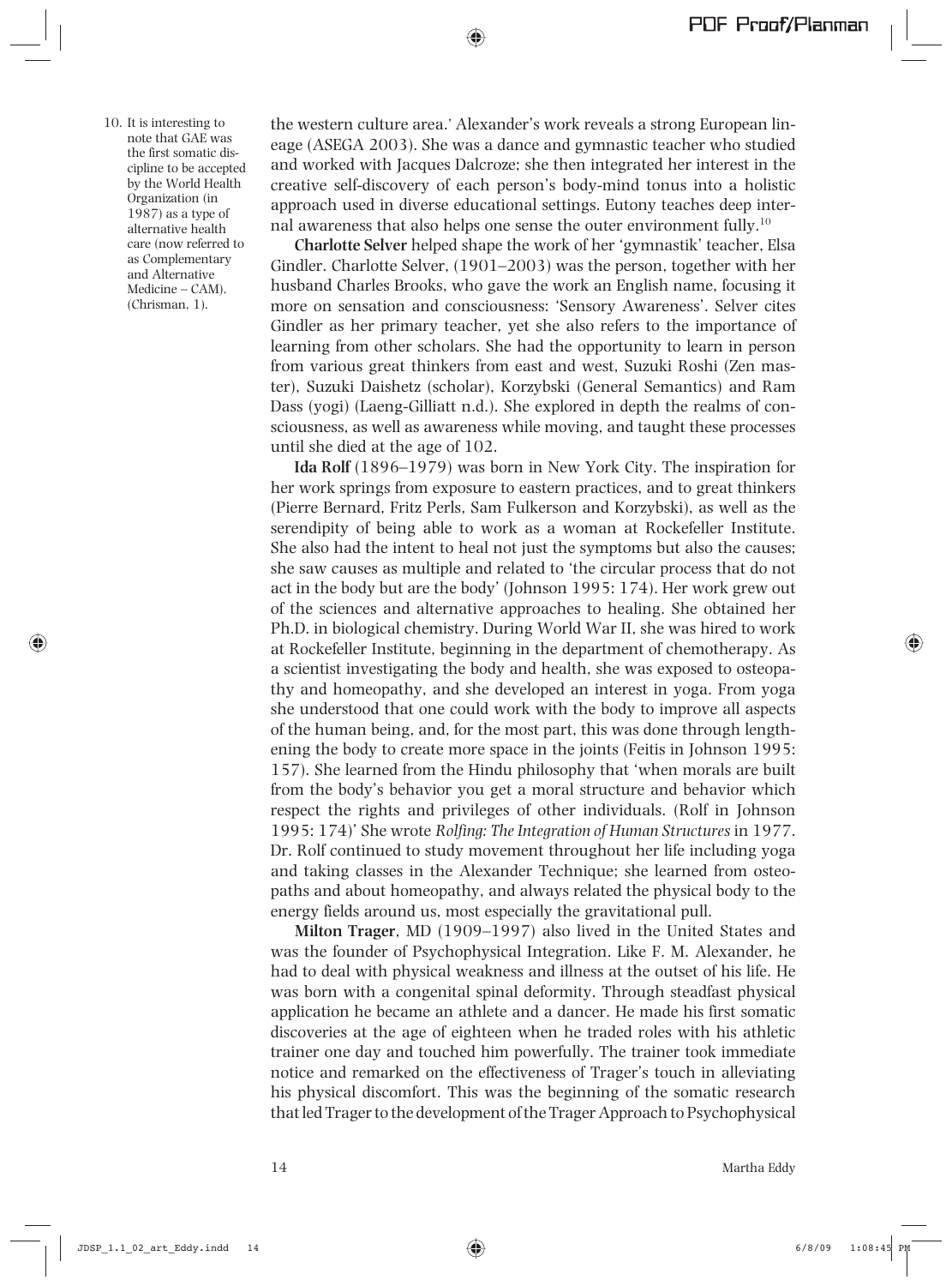Integration. When he was in his mid-forties he chose to go to medical school to become a doctor. He continued to give daily sessions in his unique somatic discipline in addition to maintaining a regular medical practice. As part of his approach, Trager developed a bodywork system as well a system of movement education called Mentastics. Trager's work emphasizes moving "lighter, freer." After 50 years of developing his work, in the mid-1970s, he was invited to the Esalen Institute in Big Sur. His work was received with excitement and spread rapidly, he was know to have a "gift as a healer". He insisted that he was not a healer and that anyone could learn these skills. (Trager Organization n.d.: 1)

Following in the footsteps of her teacher, Rudolf Laban, **Irmgard Bartenieff** (1900–1981) was a dancer who helped to pioneer several new fields – dance therapy, dance anthropology, Laban Movement Analysis, and her own somatic system called 'Bartenieff Fundamentals of Movement'. She was born in Berlin, studied dance and movement analysis with Laban, and performed dance with her husband, Igor Bartenieff. While in Germany, Bartenieff studied 'Bindewebegung Massage', known in the United States as 'Connective Tissue Therapy.' Bartenieff experienced an abrupt dislocation from her home in 1936 when, because her husband Igor was Jewish, she and her husband caught one of the last boats out of Nazi Germany. Upon arrival in the United States, they did not feel welcome in the dance community, which was then dominated by Martha Graham.<sup>11</sup> This lack of work in dance opened another door, and both Igor and Irmgard Bartenieff studied to become physical therapists. In time Irmgard found her way back into the world of dance in New York by teaching dancers, as well as other professionals, the 'Effort/Shape' concepts of Laban Movement Analysis (LMA) at the Dance Notation Bureau. She also taught classes in 'correctives' that evolved into the Bartenieff Fundamentals of Movement. Although the term 'corrective' reflected her intent to find correct posture and movement efficiency, Irmgard always taught through improvisational exploration and somatic inquiry, emphasizing attention to breath and developmental processes.

These pioneering individuals, born near the turn of the  $20<sup>th</sup>$  century, lived through much adversity and historical change. They discovered ways to cope with diverse stressors by being present and active in their unified body-mind experience. They also used systematic reflection and organizational skills to create tools to share with others, as well as methods by which to teach them, and in this way are still helping new generations to cope with the  $21<sup>st</sup>$  century.

And there are other somatic movement practitioners, including those who developed their own somatic movement systems, many of whom are students of the progenitors. Indeed there are over 37 different somatic movement certification programmes today. Francoise Mezieres and Marion Rosen are two other important early pioneers. Each of these women were students of the human body and were motivated to explore how to work with touch and movement to heal. Rosen developed a movement system referred to as 'Rosen Movement' (Knaster 1996). Mezieres' work was taught in universities and also influenced her student, Therese Betherat to develop "The Anti-exercise Method". While some dancers have trained to do Mezieres, Trager and Rosen's work, they have yet to have a strong impact in dance curricula. More of their stories will be told in the future no 11. Agnes de Mille would later make a point of stating that Graham was not influenced by Laban in her explorations into selfexpression through new approaches to dance (Graham Co Programme notes 1998).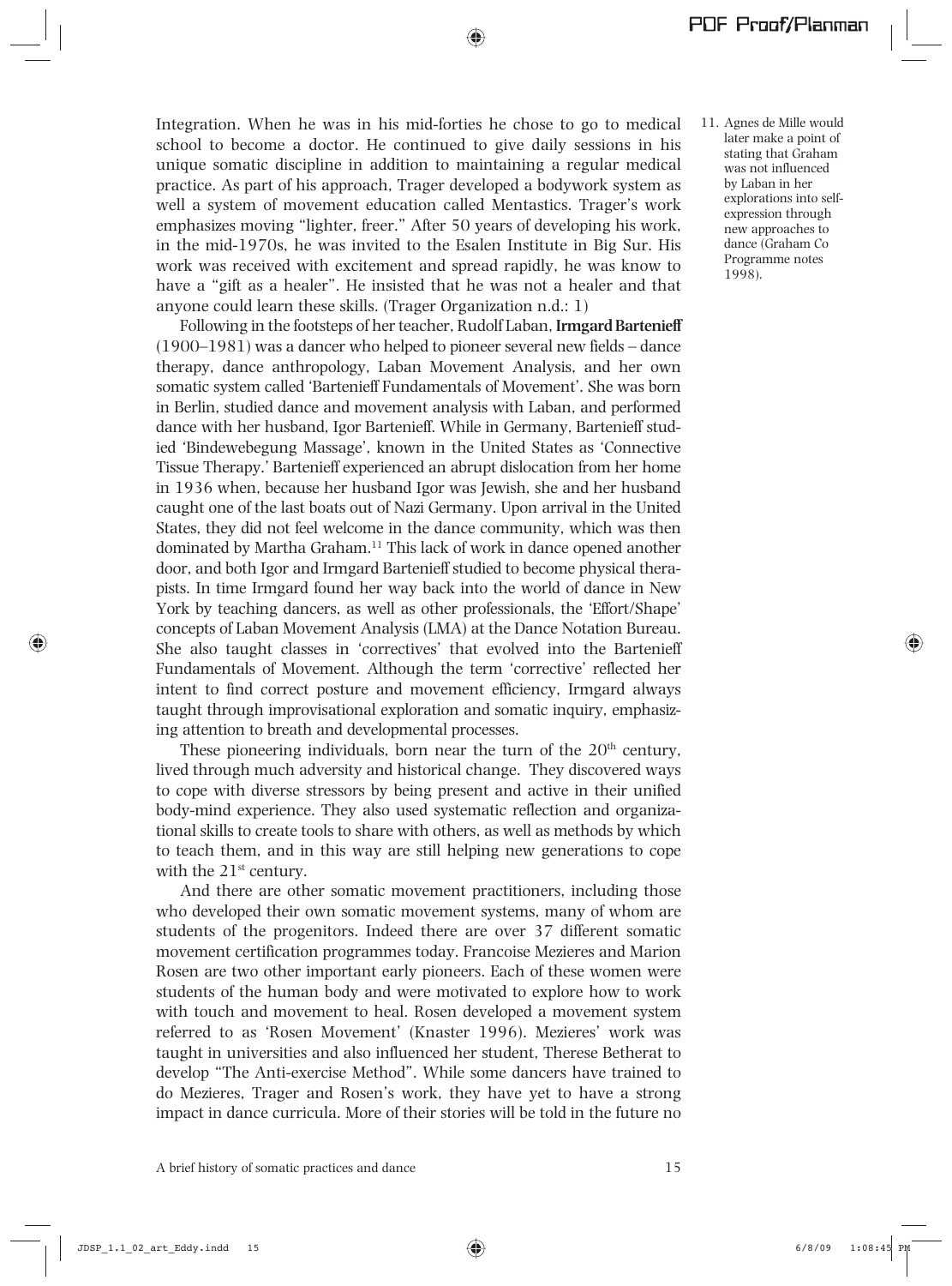doubt, in large part because of protégés such as Therese Bertherat, Martha Partridge, and Linda Chrisman.

## *New Generations of Somatic Leaders: Dancers motivated by dance, global exchange and their students*

Dance excites people to explore movement expression, deepen creative skills, and investigate the body kinesthetically. More than a dozen more somatic disciplines were born from the exploration of dance and somatic education; numerous somatic founders began their professional lives as dancers. Discovery through internalized and conscious exploration of a physical or emotional challenge, supported at times by exposure to cultures or thinking that values 'diving inward,' is a theme that repeats itself through the generations.

Bartenieff's story demonstrates how experience as a dancer can support somatic investigation and become instantly applicable in dance classes. Like her somatic peers, Bartenieff remained inquisitive throughout her life and continued to study diverse movement forms. She discovered a Chi Kung teacher while in her seventies, and found in this Chinese discipline a key to her own graceful aging; Chi Kung aligned with her Laban-based philosophy of integrating the functional and the expressive in movement, and her principle of finding gradated rotation in movement (Bartenieff 1980: 19). Bartenieff's innovations were embraced within her programme training 'Certified Movement Analysts' replete with dance professionals. It was her students within the CMA programme that encouraged her to name her own work Bartenieff Fundamentals and to create 'Bartenieff Instructor Training.' The work of Elaine Summers (a student of Selver and Speads), Bonnie Bainbridge Cohen, Emilie Conrad, Sondra Fraleigh, Anna Halprin, Joan Skinner, and the late Nancy Topf all derived in part from their experiences as dancers and was immediately applicable to the dance community. These women have all played pivotal roles as leaders, and bridged the fields of somatic education and dance. On their own and with their students, each has taken bodily inquiry to new levels of human potential – as expressive physical performers and as fully engaged human beings.

**Elaine Summers** developed 'Kinetic Awareness' when osteoarthritis began to limit her dancing. She sought the help of Charlotte Selver and Carola Speads, who taught her a somatic approach through deep awareness to sensation. Prompted by her great drive, and by a dancer's natural inclination to creatively explore motion, she delved into kinesthetic and kinetic investigation. Through movement and different positions in space, she discovered principles and techniques that helped her continue to dance. She developed techniques and "tests" often using small balls (3–8cm in diameter) as stimuli for movement. Her cues invite slowing down comfortably on the floor with the balls as mobile cushion. The goal is to release each part of the body into gravity more fully, and most importantly, respond to the balls mobility with movement responses. Her instructions highlight that this self-initiated breath and movement activates the nervous system, the blood and the lymph.

**Bonnie Bainbridge Cohen**, occupational therapist, Certified Laban Movement Analyst and dancer, founded the system of 'Body-Mind Centering®, (BMC®), in part to be able to understand and explain what it is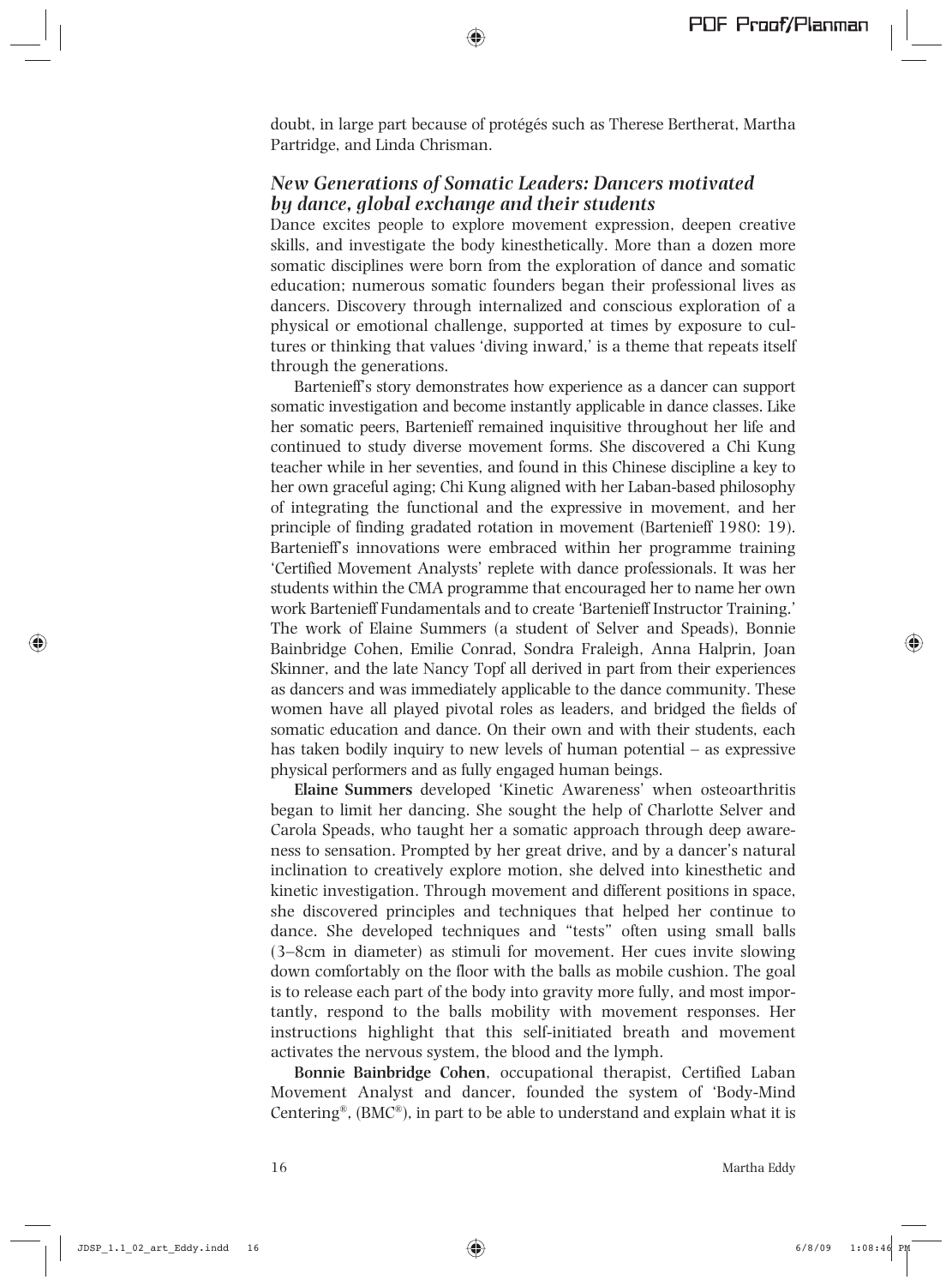she did intuitively with her occupational therapy patients (Eddy 2002b). She felt that she understood the mental-emotional aspect of her holistic work, but at the same time she wanted to give voice to the particular way in which she touched clients (Eddy interview 2001). Like other somatic leaders, she has spent a good deal of her professional life exploring how best to transfer this knowledge to her students. While her training in Laban Movement Analysis (LMA) helps to organize and to confirm some of her discoveries, Bainbridge Cohen cites over forty people in the 'Lineage of BMC – Homage to my teachers' – an appendix in her book *Sensing Feeling and Action* (1993: 158). This lineage includes professionals from the United States, Asia and Europe. Bainbridge Cohen studied yoga in New York, and practiced Aikido and Katsengen-Undo in the USA and in Japan. She also studied with and taught for Erick Hawkins, trained with the Ohio State University dance department while studying occupational therapy, and has collaborated over the years with key players in the 'Contact Improvisation' community (Lisa Nelson, Steve Paxton, Nancy Stark Smith). Indeed as editors of *Contact Quarterly*, Nelson and Stark Smith were first to publish descriptions of Cohen's work (republished with Bainbridge Cohen as author). Cohen's early somatic training began with Barbara Clark, protégé of Todd's and was later deepened with Bartenieff.

**Sondra Horton Fraleigh** was born in Utah into a Mormon culture, always dancing. As an adult she infused her dance exploration and theories with Zen Buddhism, Butoh, and the work of Feldenkrais. A renowned scholar and author in the field of phenomenology, especially as experienced through dance, she developed 'Shin Somatics' as part of her 'EastWest Somatics'. She cites tutelage under Mary Wigman, Rosen's use of breath to access emotions, Ann Rodiger's Alexander lessons, and Maxine Sheets as strong influences. She is a proponent of effective communication, integrative bodywork and meditation as part of her somatic process (Eddy interview 2003a).

While many somatic leaders were influenced by Asian practices, **Emile Conrad**, founder of Continuum, was exposed to new paths of expression through her Afro-Caribbean dance experiences. Conrad's travels to the Caribbean (Eddy 2002b) were a primary source in the development of the work. As a dancer studying with Katherine Dunham, then through living in Haiti, she (like Cohen), experienced and developed inroads to cellular awareness through movement. Her own experience of oppression within her family fueled her motivation to 'break free' by means of dance and movement (Eddy interview 2002).

**Anna Halprin**, choreographer, performer, healer, and affirmer of other people's self-healing potential, not only used somatic focus as the basis of her art-making but, together with her daughter Daria Halprin, developed a model of health-supporting exploration that places the Halprin work in the domain of somatic movement education and therapy. Their work is also part of the field called 'Expressive Arts Therapy' or 'Creative Arts Therapy'. Halprin chose to work with emotional expression because of her work with Fritz Perls. However, it was her dance training with Margaret D'Houbler, whom Halprin likes to call 'the mother of somatics', that first supported Halprin's philosophy of holism. D'Houbler asked her always to look for the meaning and expression of movement (Eddy, 2003c). Influenced by the Halprin model, several other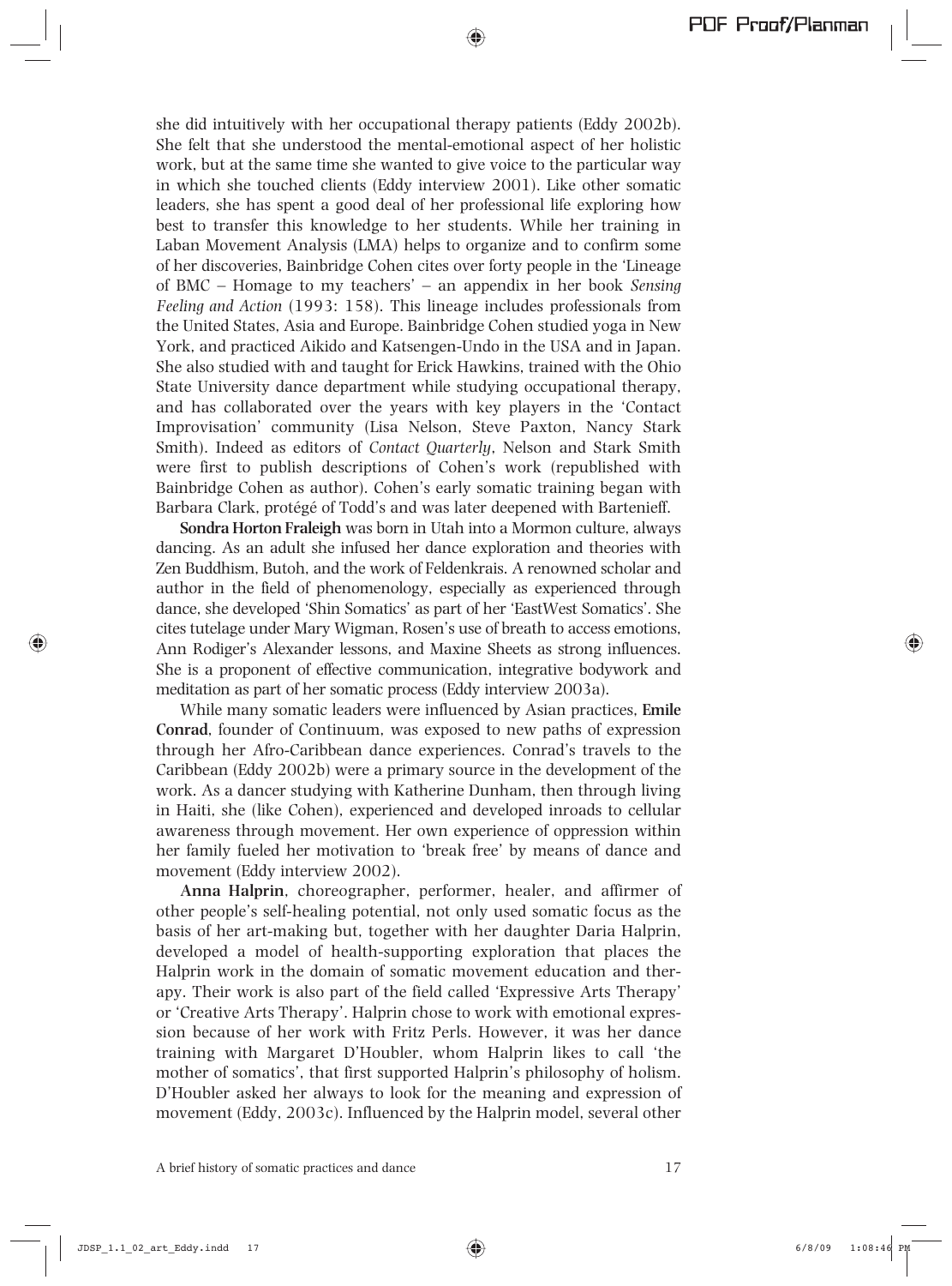somatic movement programmes choose to integrate expressive arts therapy processes into their training programmes such as those of Daniel Levin, Alice Rudkowski, and Kay Miller.

**Joan Skinner** founded 'Skinner Releasing Technique' while serving as Chair of the Dance Department at the University of Washington. Her work with imagination and visualization builds on elements of Mabel Todd's work, which she was exposed to through her first dance teacher during childhood. As a Graham and Cunningham trained dancer, she was compelled to work on her own to find an antidote to 'pulling up,' 'holding on', and 'gripping'. She also had an injury in 1954 that instigated an even deeper self-investigation and led her to study the Alexander Technique and apply her experience to ballet *barre*. As she went on to teach her discoveries, she would use imagery, and the images became so powerful an agent for change that she developed them to the point that they became a signature of her method.

**Nancy Topf** (1942–1998) also trained with Joan Skinner, along with Marsha Paludan as Joan's assistant, and Mary Fulkerson, Pamela Matt, and John Rolland as classmates. When Skinner left the University of Illinois, Urbana to go to The University of Washington in Seattle, Topf (and most of her colleagues) went on to study with Barbara Clark, who was schooled in the work of Mabel Todd and who came to live in Urbana. While Todd's approach was deeply founded in anatomical imagery, Topf became known for honing in on the importance of the center of the body and the work of the psoas in efficient human expression. Since Topf's untimely death in a Swiss Air flight in 1998, graduates of her programme have joined forces to continue, formalize, and promote the 'Topf Technique'. It became an official member of ISMETA in 1995. This information was gathered through personal communications with her sister, dance educator, Peggy Schwartz (Eddy 2003e).

Others can be included in this roster of somatic leaders with a history in dance. **Judith Aston** (Pare 2001; 2002) reaches out primarily to the health and fitness community, but she too began dancing as a child, and continued to study dance into her college years. At UCLA, Aston studied with Rudolf Laban's daughter, Juana De Laban, and with Valerie Hunt, both schooled in Laban Movement Analysis. She also worked with dance therapist Mary Stack Whitehouse. Each of these mentors encouraged her to find her own answers rather than studying their systems. After incurring spinal injuries after two car accidents in 1966 and 1967, she studied with Ida Rolf. Aston helped expand upon the Mensendieck-based movement programme that Dr. Rolf was offering. Aston's work, together with some contributions from Dorothy Nolte, helped to shape what is now called 'Rolf Movement' but began as 'Movement Analysis.' Judith Aston said:

Many people took the Movement Analysis course: Bob Prichard, Don Hanlon Johnson, Mark Reese, Tom Myers … in fact everyone who trained from 1971 to 1977 was required to take that course. Bill Williams, Roger Pierce, Joseph Heller, Annie McCombs Duggan, Heather Wing, Louis Schultz, and many others took my Movement Certification training and in fact took classes for years. I think we were called 'the dancers.' I was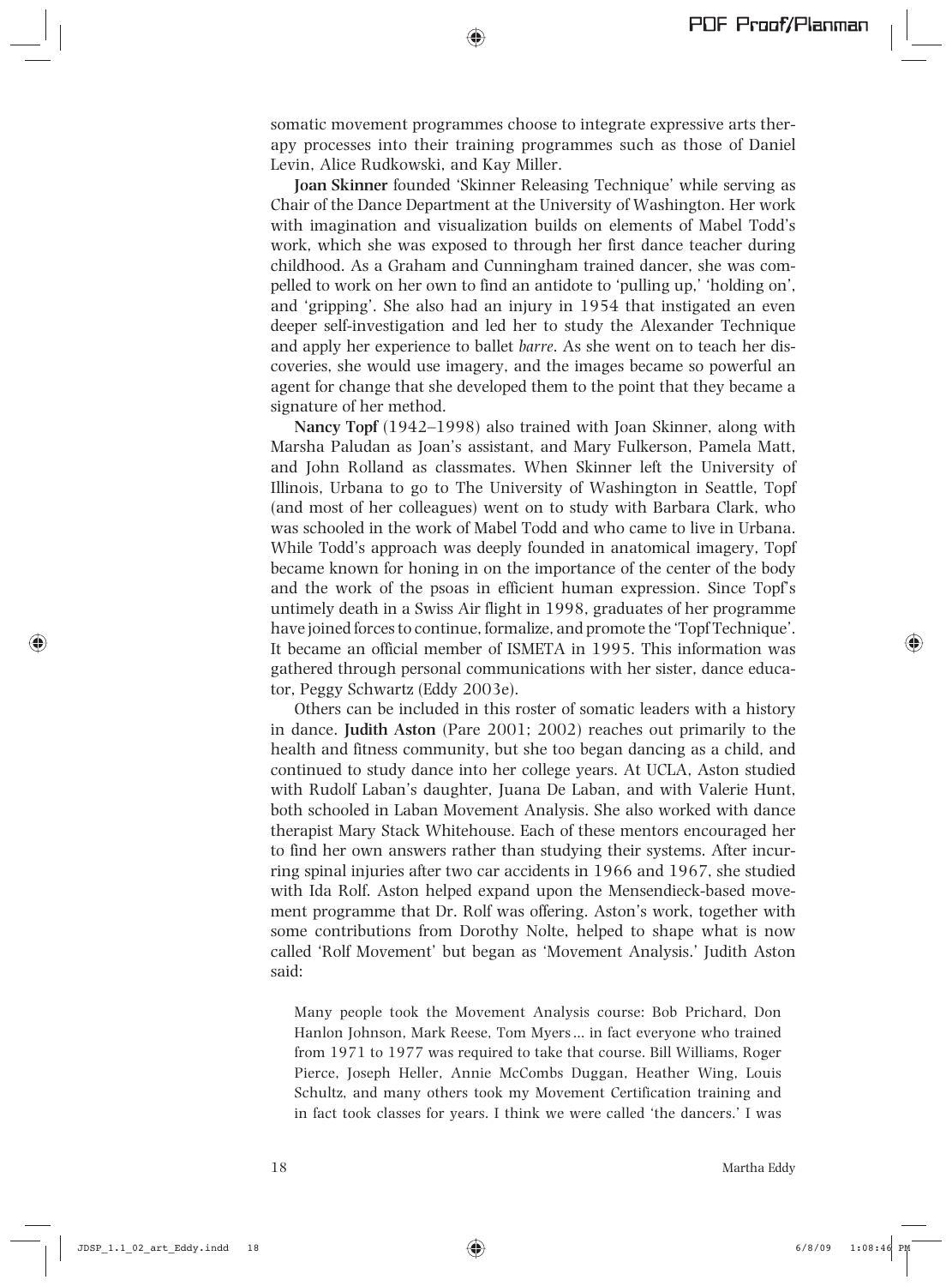offended then – now I realize my highest goal is to continue dancing through this life and beyond.

(Pare 2001: 7–8)

Since that time (1977), Aston has integrated her love of dance, fitness and somatic awareness into her own work called 'Aston Patterning.' Similarly Dorothy Nolte, Ph.D. has gone on to develop 'Structural Awareness: Nolte System of Movement Education.' Rolf Movement also continues to grow and be used by diverse dance professionals.

Movement practices designed by Mensendieck, shared by Rolf, and then transformed by Aston and Nolte, illustrate how somatic movement systems have evolved over the generations. The work of Feldenkrais is reframed by the teaching of dancer Anat Banuel. Ilana Rubenfeld combined Alexander, Feldenkrais and Gestalt principles to devise 'Rubenfeld Synergy'. Key ideas are reshaped and added to new ones. The end of the twentieth century saw the burgeoning of dozens of new somatic movement systems. Just from Bonnie Bainbridge Cohen alone, six new systems in four different countries have been born – my own 'Dynamic Embodiment Somatic Movement Therapy Training' (1990), Jacques van Eijden's 'Somatic Coaching' (circa 1996), Suzanne Rivers' 'Global Somatics' (circa 1999), Linda Hartley's 'Institute of Integrative Bodywork and Movement Therapy' (1995), Horst Viral's 'Somatic Movement-Art Training' (2007), and Mark Taylor and Katy Dymoke's 'BodyMind Movement Certification programmes' (2008). So, each programme blends influences from other studies and experiences in the founders' lives. Dynamic Embodiment uses BMC and LMA/BF as key tools. Jacques van Eijden, formerly on the faculty in the dance department of the Amsterdam Theatre school, teaches principles that can be used across disciplines. Linda Hartley has forged a path that includes deep understanding of psychotherapy, while Suzanne Rivers brings her own Native American and intuitive knowledge into her training process. Eric Franklin (a teacher of Ideokinesis) and Susan Klein cite BodyMind Centering as among their influences: both studied Bartenieff Fundamentals as well. Indeed, one of Franklin's books uses a primary Bartenieff concept – Dynamic Alignment – as its title; Franklin's programme is not a full 'Somatic Movement Therapy' or Education certification but rather combines diverse somatic activities with Ideokinesis and dance science to strengthen the dance experience. BodyMind Dancing©, a dance form using principles of Dynamic Embodiment, is another case in point; this training method uses dance to teach somatic concepts that can be used during daily life, while of course training dancers to be more somatically aware while dancing.

Perhaps the most striking feature of the historical emergence of each of these somatic movement disciplines is that they defined, and now share, a theme that there are many possibilities, no one truth, and always the option to make choices if one chooses to take responsibility for one's body and living process. Whether this discovery came primarily from the major historical shifts apparent during this time period, or in response to injuries or illnesses that the medical profession had no answer for, or from having been educated to accept a non-Cartesian point of view, or cross-fertilization of Eastern and Western philosophies, or a combination of these factors, all these progenitors spent long periods, mostly alone, engaged in somatic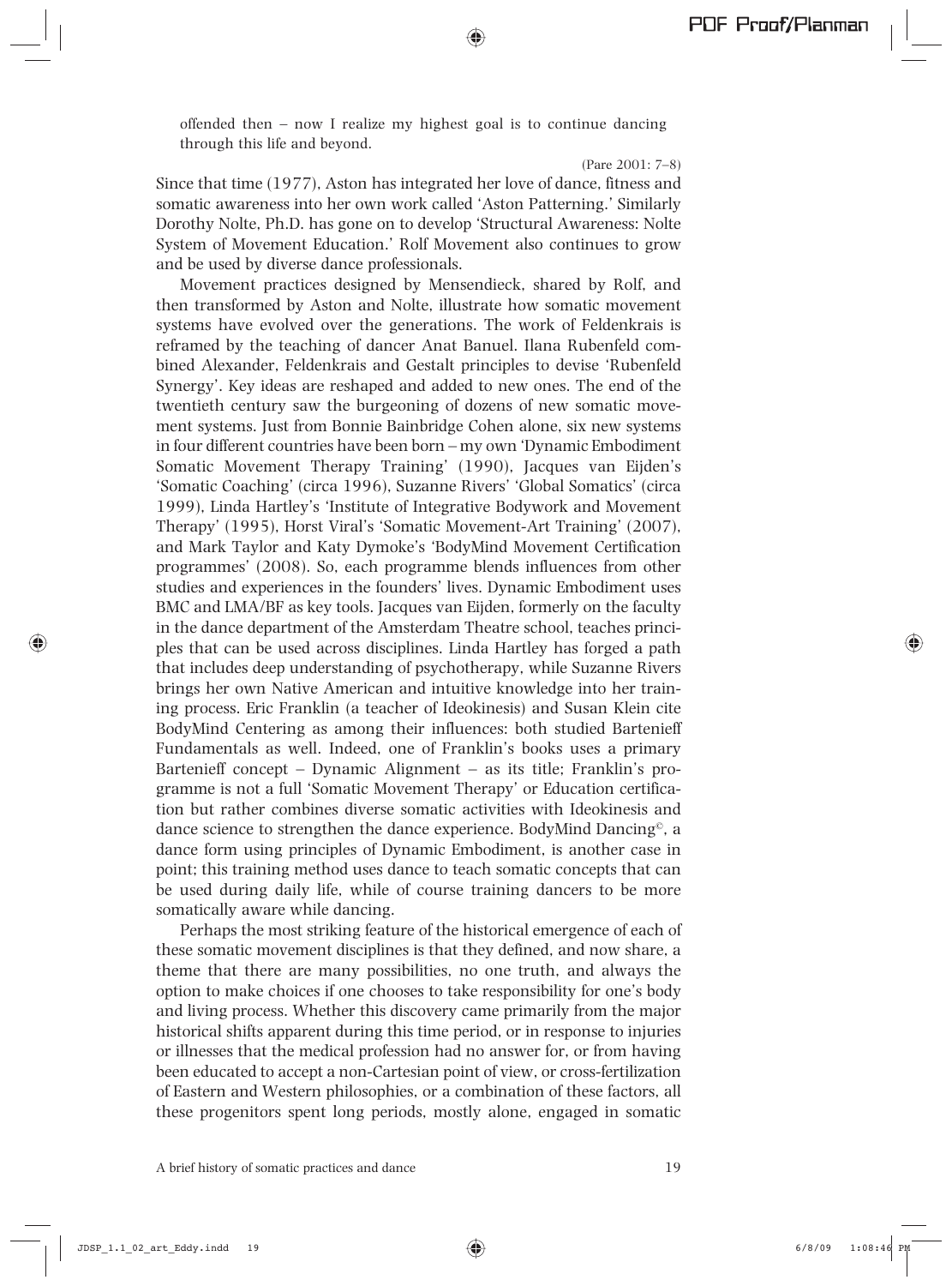research. These journeys of somatic exploration may not in an of themselves be unique but these leaders went on to articulate their processes and often worked with their students to codify a method, or a series of movement explorations, if not a full philosophy of how to be in the world with the physical body.

Many other dancers, and some notable dance somatic scholars, have contributed to the development of somatics as well. They are often contemporary dance professionals rather than founders of training programs. Sylvie Fortin has studied, researched and taught dance somatics in Australia, Canada, France, and the United States. Her dissertation research was a cross-case analysis of the modern dance teaching of somatic movement educators Glenna Batson, Martha Eddy, and Mary Willaford (Fortin and Siedentop 1995).

Dance programmes and somatic psychology degrees have spawned the growth of masters theses and doctoral dissertations on somatic movement topics. A sampling of these programmes include: dance science (University of Oregon; University of Maryland), dance/choreography (State University of New York-Brockport, The Ohio State University), dance education (Temple University, University of Central Lancashire, University of North Carolina-Greensboro), somatic psychology (Naropa, California Institute of Integral Studies, and Santa Barbara Graduate Institute), interdisciplinary and liberal studies (International University of Professional Studies, SUNY-Empire State College).

Dance settings have been especially potent for the teaching of 'somatics' inclusive of somatic research methods. These classrooms value experiential learning – learning by doing, being of the body. Since the advent of modern dance, there is a precedent to spend time on the floor, to release and relax with the support of the ground and to build upward from there. Somatic education has been equally potent for dance by helping performers to heal from injuries and enhancing performance. The exchange between somatic education and dance education is particularly important. Within the Limon company, Ann Vachon (Ideokinesis) and Jennifer Scanlon (Alexander Technique) both integrated somatic studies into their teaching. When she was a member of the Trisha Brown company, Eva Karzcag was another seminal teacher of choreography and dance using Alexander principles. Trisha Brown credits long-term study of Alexander Technique and Kinetic Awareness, with Elaine Summers, for alternatives to how to hone her body for dancing (Griffin 2001: 30). For periods, Trisha Brown's company members studied the 'Klein Technique', a dance method that was devised in large part from interaction with Collette Barry, longterm patient of Irmgard Bartenieff's and from Klein's direct Laban/ Bartenieff studies. Contemporary dance is marked by Bartenieff's 'Big X floor work' even though many teachers are unaware of its beginnings (Bartenieff 1980: 256). Students of Irmgard Bartenieff such as Susan Klein who ran a dance studio in New York City together with Bartenieff's physical therapy patient Colette Barry (and then later with Barbara Mahler) extended the Bartenieff work to the dance community. Laura Glenn and JoAnna Mendl Shaw continue to do so at Julliard. Janet Kaylo' arrival at the Laban Centre brought Bartenieff's work to the dance community in England. Glenna Batson (1990), Irene Dowd (1981) and Pamela Matt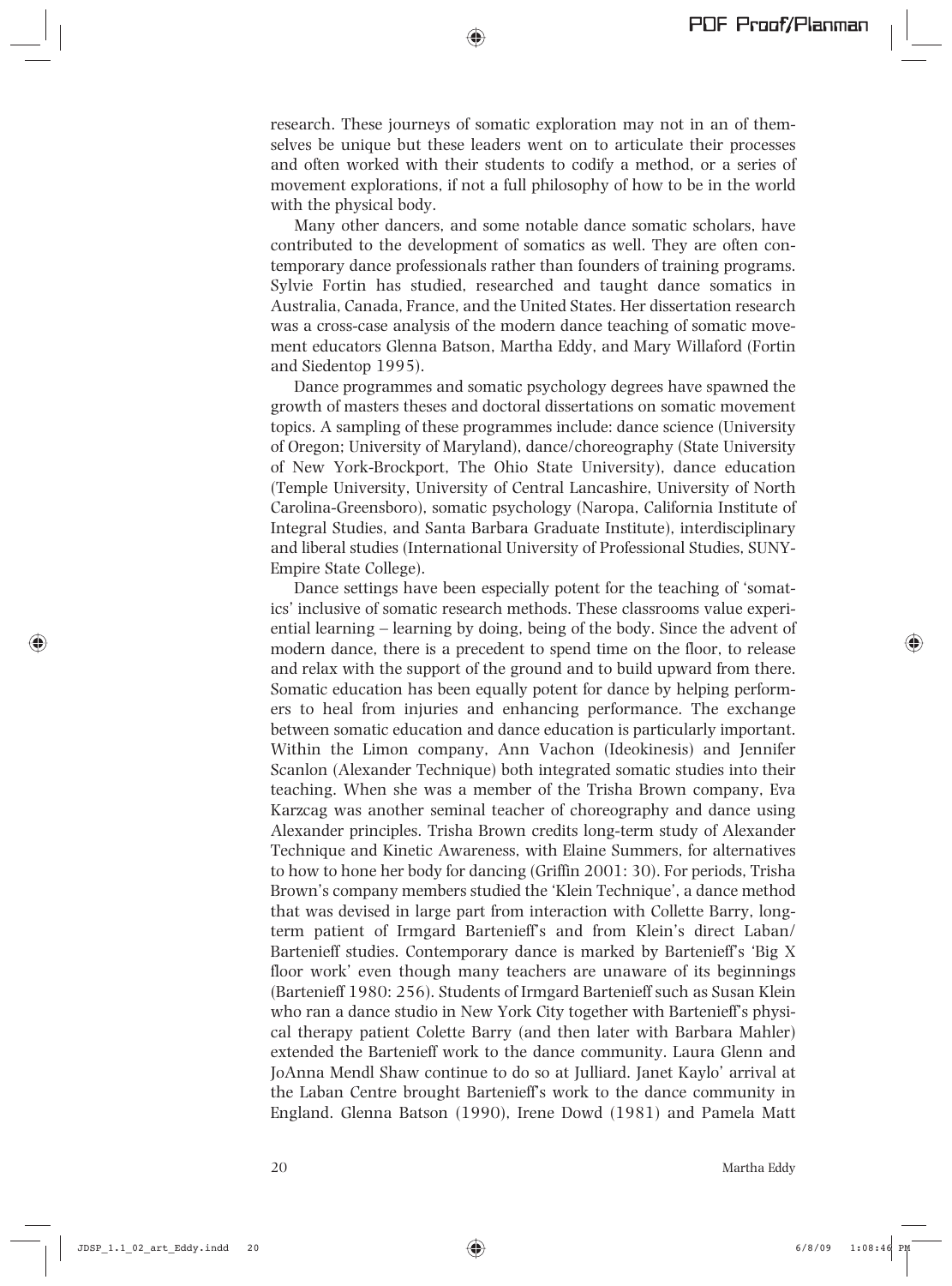(1993) are dance scholars who have taught the Ideokinesis work extensively within the context of dance. Jill Green (2002; 2007) and Ellen Saltonstall (1988) have been major proponents of 'Kinetic Awareness'. Feldenkrais has influenced dance pedagogy around the world. Nancy Galeota-Wozny has integrated both Feldenkrais principles and somatic scholarship into dance (Galeota-Wozny 2006) and also has written about Barbara Forbes (former ballet mistress at the Joffrey and faculty at Sarah Lawrence) and Catherine Paine's exploration of Feldenkrais principles with dance (Galeota-Wozny, 2002). Anat Banuel is a dancer and Feldenkrais protégé who has developed her own training programmes. This is just a small sampling of the intersections between dance performers and teachers and somatic practices. Dancers use somatic education to strengthen technical capacity, expand expressiveness, and reduce incidents of injury, as well as for self-development (Eddy 2002a; Eddy 2006).

It is no wonder that dance departments have become academic homes for somatic work. Somatic psychology departments have also been important, but dance programmes are much stronger advocates for using bodily kinesthetic learning processes in the classroom: providing courses that allow enough time for somatic exploration and proper environments for somatic learning (Eddy 2000a). Both types of departments provide classes, and also support publishing, journals themes, and conferences. Key conferences and journals that cross-fertilize dance and somatic education have been sponsored by the Congress on Research in Dance, National Dance Association in the United States, CENIDI DANZA, the National Center for Fine Arts (INBA) and the National School of Dance in Mexico City, Palatine Higher Education Academy, Taipei National University of the Arts, the University of Quebec/Montreal, and Victoria University of Technology in Melbourne, among others. The international visibility of the work is further witnessed through programmes at the University of Haifa, the Paris Conservatory, the Laban Centre, The TheatreSchool in Amsterdam, Western Front in Vancouver, TanzFabrik in Berlin, Moving Arts in Koln, and Universidad Javeriana and Academia Superior de Artes de Bogota, Colombia. The State University of New York has been pivotal in providing academic support for dancers who also want to gain somatic certification while studying at university level. The Laban/Bartenieff training, East/West Somatics, Somatic Dance and Well-being, and Dynamic Embodiment Somatic Movement Therapy Training training programmes have links to graduate level degrees. These have traditionally linked to dance degrees. The DE-SMTT is now linked to a cross-disciplinary degree and to doctoral studies as well.

What remains disturbing to me is how marginalized both somatic education and dance continue to be despite our growing understanding of the influence of the mind on the body, and the body on the mind. Does an affiliation with dance strengthen the position of somatic education? And likewise does the growth of "somatics" help strengthen the position of dance in the academy at all? Certainly dance's position is growing stronger through its visibility on the front page of art sections of daily and weekly papers; instead of the existence of doctoral programmes in dance; the presence of dance scholars in interdisciplinary plenary; and the role of dance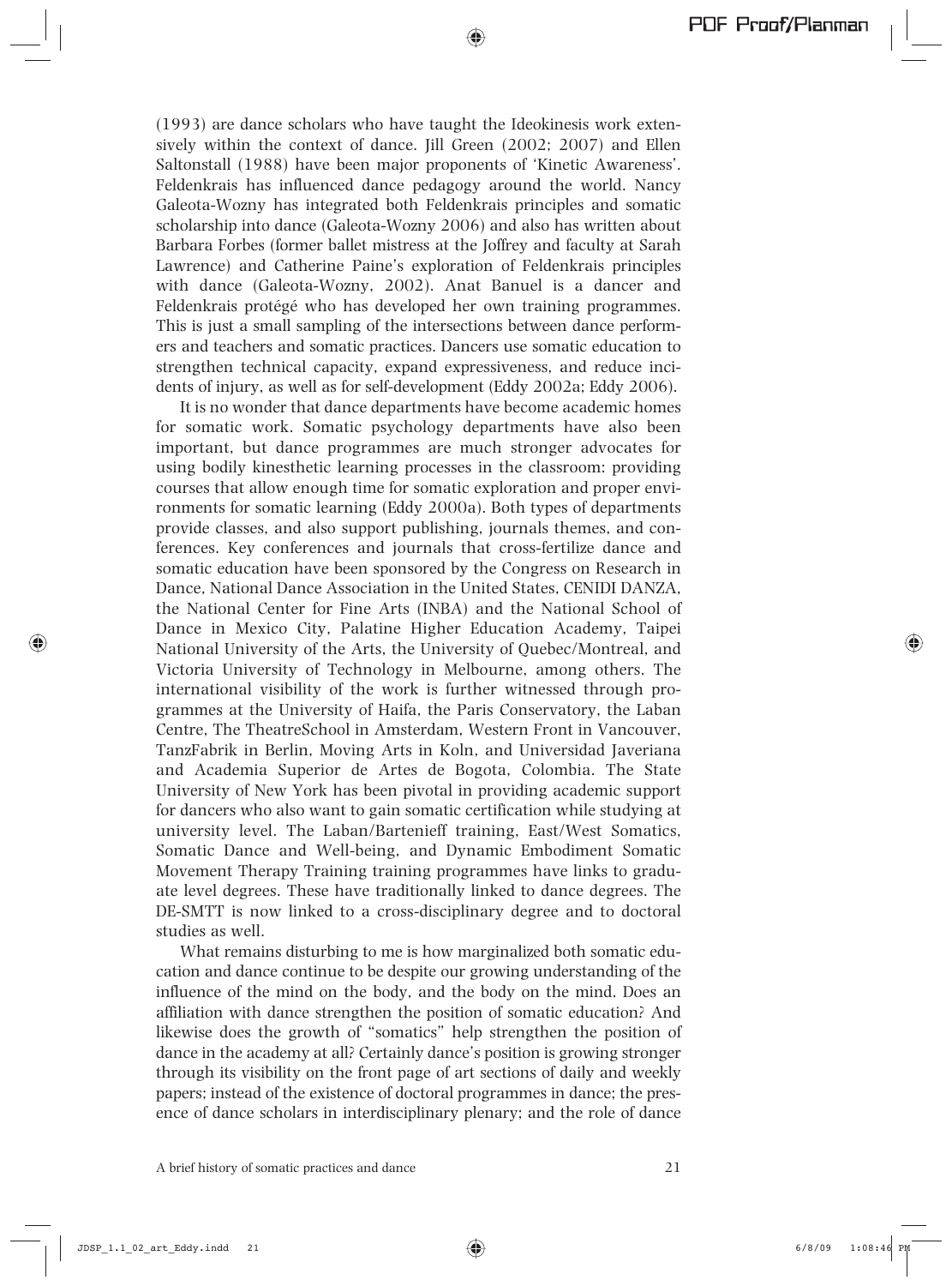research in diverse conferences. Books such as *The Body Has a Mind of Its Own* (Blakeslee & Blakeslee, 2009) that show how movement and awareness heighten the neural "maps" for body schema, sensory and motor activity, movement planning, and physical anomalies may help to sharpen interest in somatic education. Neuro-science is helping to describe what occurs during somatic processes. However, even while neuroscience is becoming the rage, getting up (or lying down) to learn through movement is still a rare educational experience. Perhaps the growth of scholarship in somatic education, neuroscience, and creativity (as in dance) will boost the investigation of each discipline and their interaction.

Oddly though, the growing body of research on creativity does not adequately address dance. There is a meagerness of kinesthetic experience in education across disciplines, including those subjects that focus on human expression or movement studies – from kinesiology to cultural studies, to physical and occupational therapy, to psychology. Most of these disciplines remain unaware of somatic education as a resource. On the other hand the dance community has heavily cited the work of Howard Gardner for studying the genius of Martha Graham and bringing awareness to 'kinesthetic intelligence' (Gardner 1993). However, Csikszentmihalyi's research has not included studies of dancers for their creativity as much as for the ability to enter into 'the flow' (Csikszentmihalyi 1992). The "Creativity" research that Csikszentmihalyi gives a capital "C" to includes interviews with musicians and visual artists along with scientists, writers, and inventors (Csikszentmihalyi 1996). Two statements in his early treatises may point to why. He strongly contrasts creativity with 'sex, sports, music and religious ecstasy,' pointing out that they are similar in that both give us the feeling of living life to its fullest, even providing us at times with a universal connection, but different because the latter physical experiences are only fleeting (Csikszentmihalyi, 1996:2), in that they don't leave a lasting product for future generations. Perhaps related to this, he does share his awareness that creativity research has had little to say about the more difficult aspects of human experience.

So we are in the paradoxical situation that novelty is more obvious in domains that are often relatively trivial but easy to measure; whereas in domains that are more essential novelty is very difficult to determine. There can be agreement on whether a new computer game, rock song, or economic formula is actually novel, and therefore creative, [it's] less easy to agree on the novelty of an act of compassion or of an insight into human nature.

(Csikszentmihalyi 1996: 29)

Given that somatic education is perhaps even more elusive than dance, it is no wonder that it too has not had a great deal of research attention.

However, there is a developing rigor in the disciplines of dance and somatic education. Judith Lynne Hanna (2008) makes an exhaustive case for the role of dance in education based on research and practice. The tautology that the discipline of dance strengthens the body and soul is an informal acknowledgement of the capacity of dance to train rigorously, developing one's ability to do more. Most dancers have carried two jobs,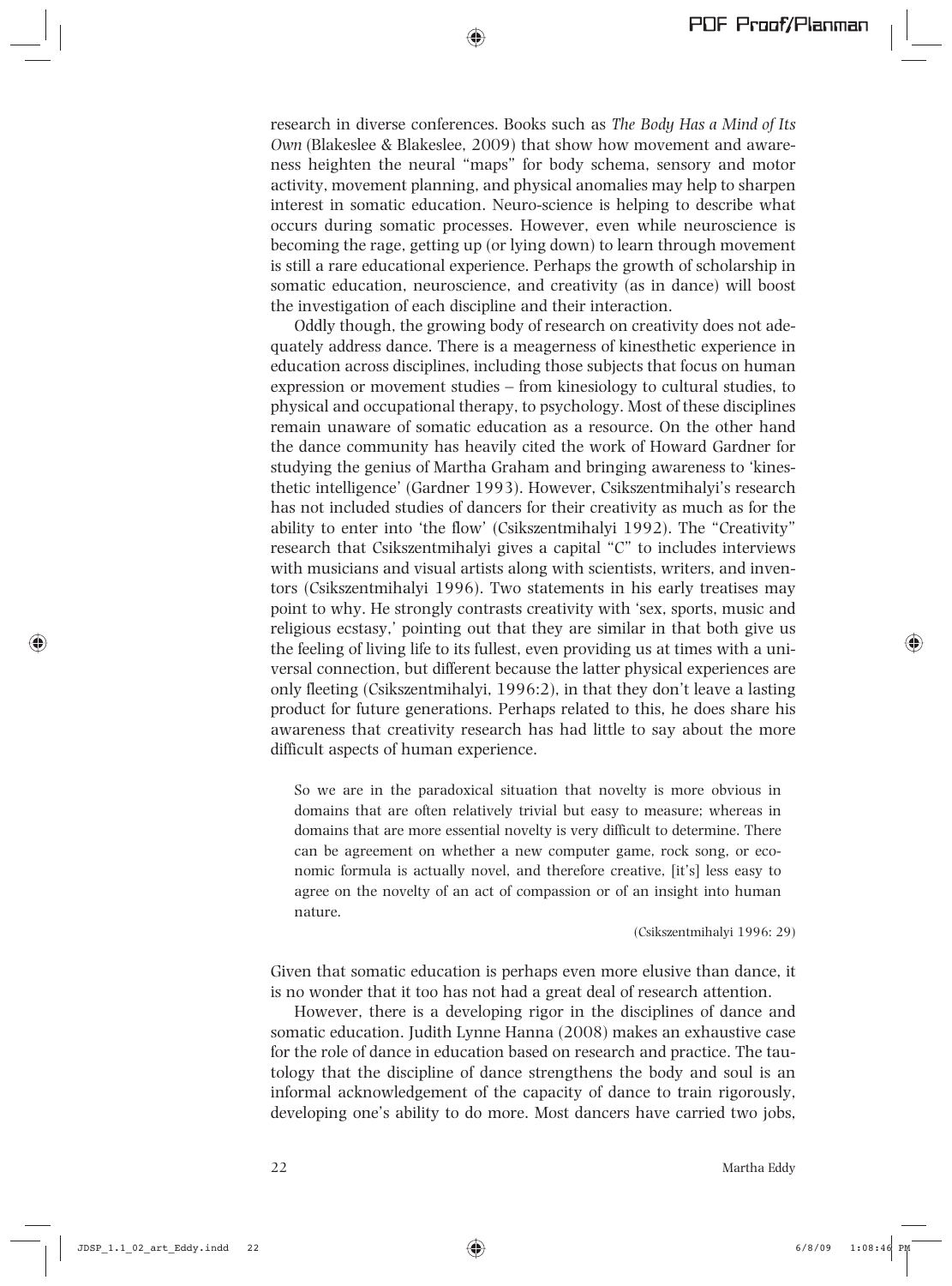two educational majors, two simultaneous projects, and/or two roles within their organization (performer and fundraiser). Biographies provide accounts of dance increasing discipline, as well as health and vitality (Nagrin 1988). The somatic paradigm supports a hypothesis that awakening the body expands the mind and beckons somatic dance professionals to become strong both of body and mind. Within the contexts of the academy, more somatic research can be shaped with this fortitude.

Both the movement practice itself and marginalization within society has taught the dancer to work hard, to survive. Dance as a profession can be debilitating. If dance is experienced through classes or performances in an authoritarian and demeaning manner, it can be not only physically injurious but diminishing of the soul. Since the 1970s more and more dance professionals are discovering the usefulness of somatic education in softening these deleterious challenges.

The marriage of dance education and somatic education has seen numerous benefits – tips for longevity and the honing of our living instrument, inroads to creative process (Calamoneri and Eddy 2006, Fraleigh 2003; Shapiro 1998), empowerment through self-authority (Green 2007), and increasing communication (Eddy 2000b and 2004; Eddy 2003a; Eddy 2003c; Eddy 2003d). The world of somatic education has secrets to living life more fully – keys to finding and knowing when we are 'in the flow.' Somatic awareness could be used for a step-by-step manual to document that entry into 'the flow'. Indeed choreography, and its documentation, allows for long-lasting expressions of essential insights into human nature. When influenced by somatic inquiry, choreography and dance should well become of increasing interest to academic inquiry, especially as its impact on modern culture becomes more known.

Hopefully these stories about the men and women of the world of somatic movement education and therapy, who have broadened our view of health to include bridges between the medical and the intuitive – the scientific and body wisdom – will invigorate those of you on this quest. It is of interest to me how unique each of them was or is, and that the twentieth was ripe for so many individuals to immerse themselves, independently, in such similar pursuits. This to me is creativity in action. The dawning of the field of somatic education seems to fit well within the parameters of being 'creative': the burgeoning of a novel idea or phenomenon by a person (or persons), in interaction with a culture that also has a field of experts that recognizes, challenges and promotes it (Csikszentmihalyi, 1996). That field of experts in both somatic education and in dance may only now be standing fully present. We now have a world culture that ripened within the past 100 years with creative individuals drawn to somatic awareness continuing to be born. The dancer of the twenty-first century is well poised to be creative, deeply conscious, supportive of a creative and aware culture, and contribute generously to somatic scholarship.

Since somatic inquiry and dance share ineffable qualities, our challenge is to add to the canon of research methods and published works that can speak to these more elusive domains. How brilliant and prescient Feldenkrais was when he titled his last book, *The Elusive Obvious* (1989). Human nature, the body, the sensation of living, are so obvious and yet perceived as elusive. Dance and Somatic Education share the gauntlet: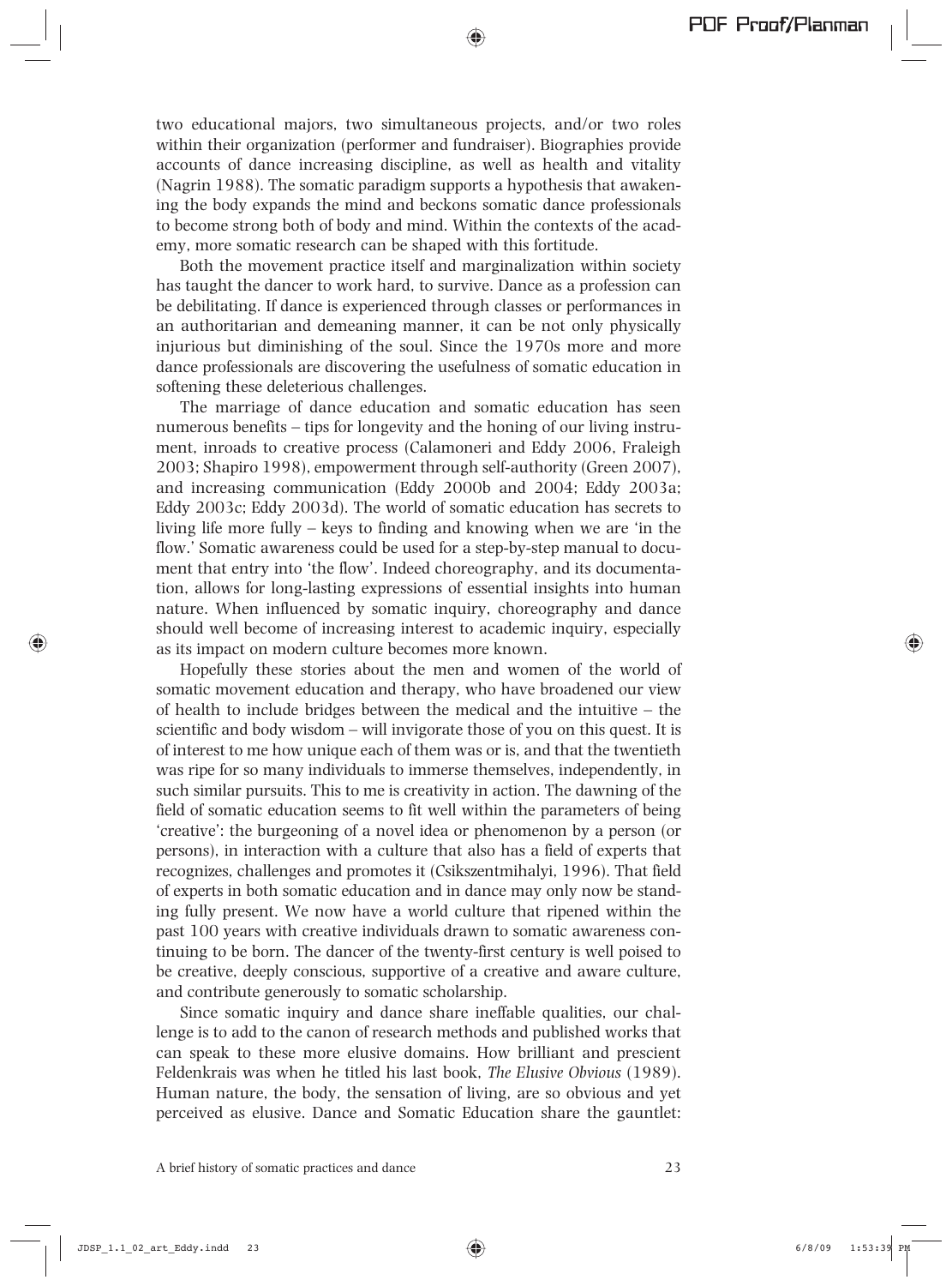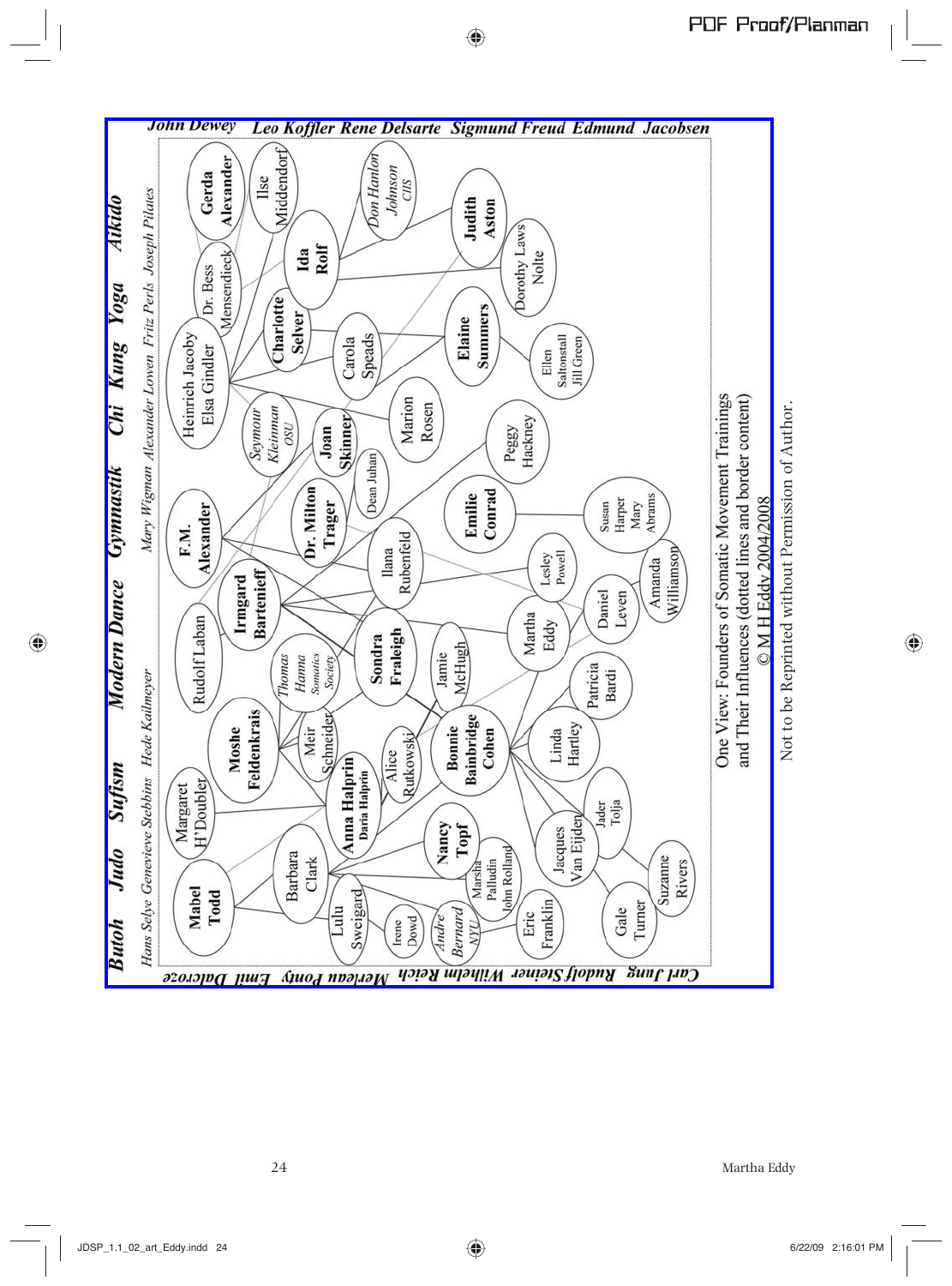how to study, awaken, and even canonize the 'elusive obvious,' and bring forth the depth of knowledge that emerges from each field, separately and together, out of the ranks of 'fleeting moments' and into the ranks of Csikszentmihalyi's 'Creative,' with a capital 'C.' Journals that print somatic movement research and discourse, such as these, will play a critical role.

#### **Works cited**

Alexander, F. M. (1932), *The Use of the Self,* London: Orion Books.

- Allison, N. (ed.) (1999), *Illustrated Encyclopedia of Body-Mind Disciplines*, New York, NY: The Rosen Publishing Group.
- American Dance Festival Archives (1980–96), 'Body Therapy Course Offerings', *American Dance Festival Catalogue Listings*.
- ASEGA (Association Suisse d'Eutonie Gerda Alexander®)(2003), *Biography of Gerda Alexander*, 1–4, http://www/eutonie.ch/
- Bachmann, M., Stewart, R., Partlett, D. and Dobbs, J. (1993), *Dalcroze Today: An Education through and into Music*, Oxford: Oxford University Press.
- Bainbridge Cohen, B. (1993), *Sensing Feeling and Action*, Northampton, MA: Contact Editions.
- Bartenieff, I. (1980), *Body movement: Coping with the environment*, Philadelphia, PA: Gordon and Breach.
- Batson, G. (1990), 'Dancing fully, safely, and expressively the role of the body therapies in dance training', *Journal of Physical Education Recreation and Dance*, 1, pp. 28–31.
- Blakeslee, S. and Blakeslee, M. (2008), *The Body Has a Mind of Its Own*. NY: Random House.
- Calamoneri, T. and Eddy, M. (2006), 'Combing the Pathways of Dance and the Body', *Dance Chronicle*, 29:2.
- Chrisman, L. and Frey, R. (n.d.), 'Movement Therapy', Gale Group: Gale Encycl*opedia of Alternative Medicine*, http://www.healthline.com/galecontent/ movement-therapy, pp. 1–5.
- Csikszentmihalyi, I. (1992), *Optimal Experience: Psychological Studies of Flow in Consciousness*, Cambridge: Cambridge University Press.
- Czikszentmihalyi, M. (1996), *Creativity: Flow and the Psychology of Discovery and Invention*, NY: HarperCollins.
- Dowd, I. (1981), *Taking Root To Fly*, NY: Irene Dowd.
- Eddy, M. (2000a), 'Access to Somatic Theories and Applications: Socio-Political Concerns', *Proceeding of the International Joint Conference: Dancing in the Millennium*.
- Eddy, M. (2000b), 'Movement Activities for Conflict Resolution', *The Fourth R*, Washington DC: CREnet, 92, pp. 13–16.
- Eddy, M. (2002a), 'Dance and somatic inquiry in studios and community dance programs', *Journal of Dance Education*, 2, pp. 119–127.
- Eddy, M. (2002b), 'Somatic practices and dance: Global influences', *Dance Research Journal*, Congress on Research in Dance, 34, pp. 46–62.
- Eddy, M. (2003), 'One view of the somatic elephant', *Dynamic Embodiment SMTT Curricular Papers*, New York, NY: Moving On Center SMTT at CKE.
- Eddy, M. (2004), 'Body Cues in Violence Prevention', *Movement News*, New York: Laban Institute of Movement Studies.
- Eddy, M. (2006), 'The Practical Application of Body-Mind Centering® (BMC) in Dance Pedagogy', *Journal of Dance Education*, 6:3, pp. 86–91.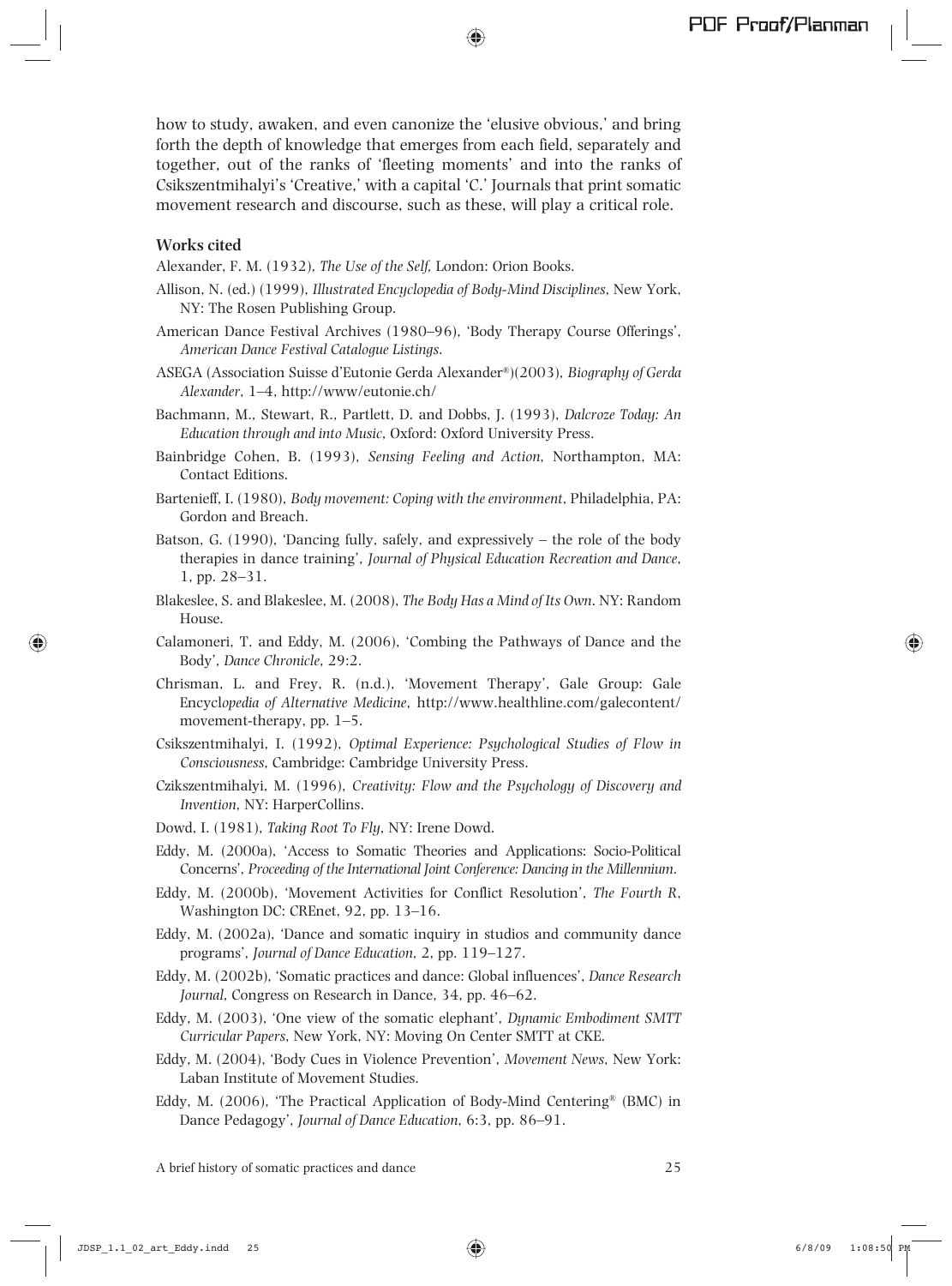Feldenkrais, M. (1989), *The Elusive Obvious*, Capitola, CA: Meta Publications.

- Fortin, S. and Siedentop, D. (1995), 'The Interplay of Knowledge and Practice in Dance Teaching: What We Can Learn From a Non-Traditional Dance Teacher', *Dance Research Journal*, 27:2.
- Fraleigh, S. H. (1993), 'Good intentions and dancing moments: Agency, freedom and self-knowledge in dance' in U. Neisser (ed.) *The Perceived Self: Ecological and Interpersonal Sources of Self Knowledge*, Cambridge, Cambridge University Press.
- Gardner, H. (1993), *Creating Minds: An Anatomy of Creativity Seen through the Lives of Freud, Einstein, Picasso, Stravinsky, Eliot, Graham, and Gandhi*, NY: Basic Books/Perseus Book Group.
- Galeota-Wozny, N. (2002), Ouch: Dancers find a path out of pain with the Feldenkrais Method®. *Dance Magazine*. (November 2, 2002).
- Galeota-Wozny, N. (2006), 'Somatics 101', *Dance Magazine*, July.
- Green, J. (2007), 'Student Bodies: Dance Pedagogy and the Soma,' in L. Bresler, *International Handbook of Research in Arts Education*, 1119–1132, Netherlands: Springer International.
- Green, J. (2002), 'Somatics: a growing and changing field', *Journal of Dance Education*, 2:4, p. 113.
- Griffin, T. (2001), 'Trisha Brown', *Dance and Art in Dialogue 1961–2001*, Andover, MA: Phillips Academy, Addison Gallery of American Art: 30.
- Guild, Rolf (nd), '*History of Ida P Rolf', Ph.D.: 19 May 1896–19 March 1979*,' www. rolfguild.org/idarolf.html
- Haag, M. (2002), 'Elsa Gindler,' 1–4, www.JacobyGindler.ch/gindler.html
- Hanna, J. (2008), 'A Nonverbal Language for Imagining and Learning: Dance Education in K-12 Curriculum', *Educational Researcher*, 37:8, pp. 491–506.
- Hanna, T. (1985), *Bodies in Revolt: A Primer in Somatic Thinking*, Novato, C: Freeperson Press.
- Hodgson, J. (2001), *Mastering Movement: The Life and Work of Rudolf Laban*, NY: Routledge.
- ISMETA (2003), 'Scope of Practice', www.ISMETA.org
- Johnson, D. H. (1995), *Bone Breath and Gesture: Practices of Embodiment*, Berkeley CA: No Atlantic books.
- Knaster, M. (1996), *Discovering the Body's Wisdom*, New York: Bantam Books.
- Laeng-Gilliatt (n.d.), 'A conversation with Charlotte Selver', *Living Responsively*, pp. 1–3, http://www.livingresponsively.com/Articles/A\_Conversation\_with\_ Charlotte\_/body\_a\_conversation\_with\_charlotte\_.html
- Mangione, M. (1993), 'The origins and evolution of somatics: interviews with five significant contributors to the field', Doctoral Dissertation, Columbus, Ohio: The Ohio State University.
- Matt, P. (1993), *A Kinesthetic Legacy: The Life and Works of Barbara Clark*, Tempe A: CMT Press.
- Nagrin, D. (1988), *How to Dance Forever: Surviving Against the Odds*, NY: Harper Collins.
- Pare, S. (2001), 'Interview with Judith Aston', *Structural Integration*, Summer: 5–8, Boulder, CO: Rolf Institute.
- Pare, S. (2002), 'Interview with Judith Aston Part II', *Structural Integration*, Winter: 8–11, Boulder, CO: Rolf Institute.
- Rolf, I. (1977), *Rolfing: The Integration of Human Structures*, NY: Harper and Row Publishers.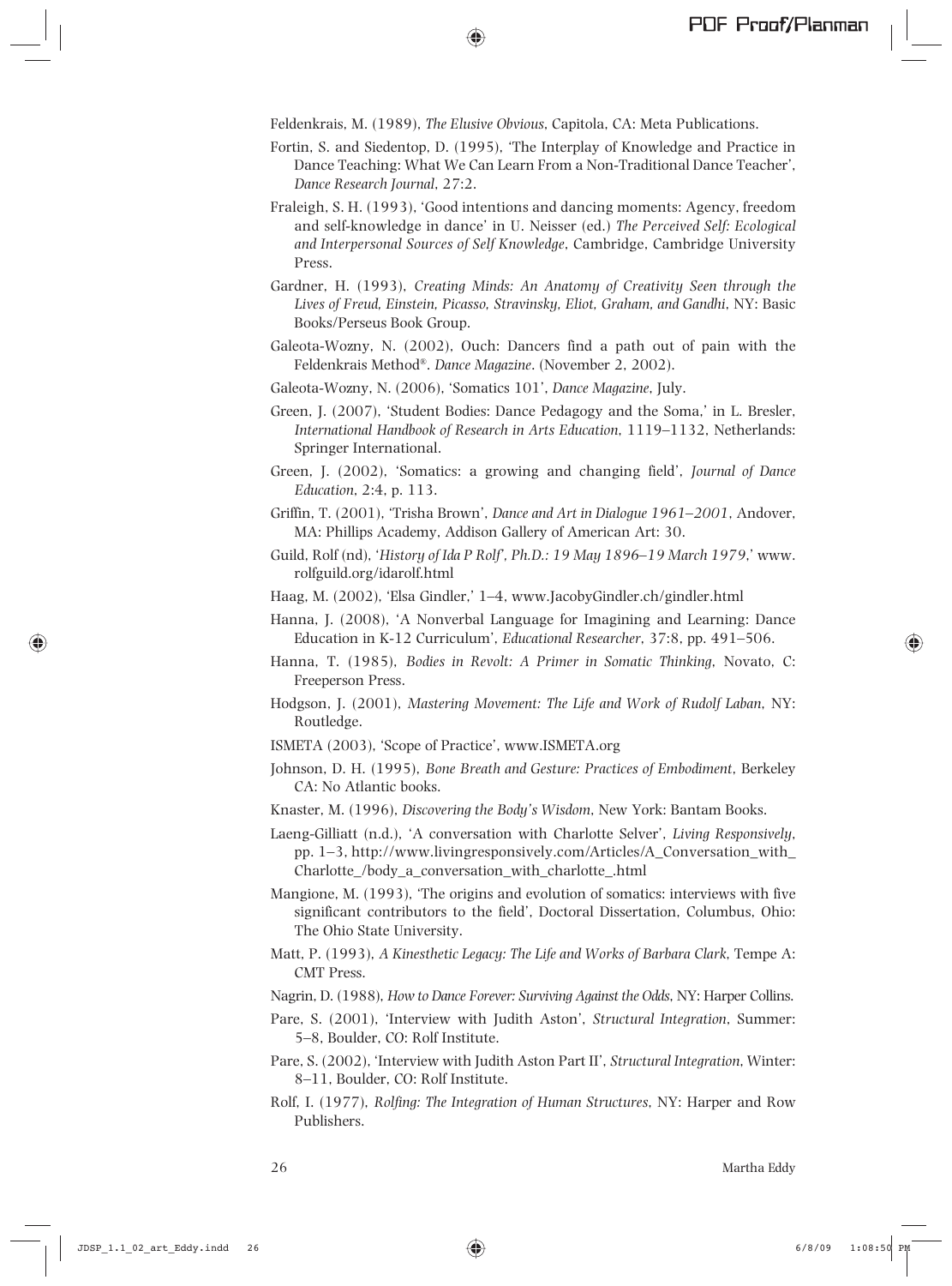- Ross, J. (2007), *Anna Halprin Experience as Dance*. Berkeley, CA: University of California Press.
- Saltonstall, E. (1988), *Kinetic Awareness*, NY: Kinetic Awareness Center.
- Shapiro, S. (1998), *Dance, Power and Difference: Critical and Feminist Perspectives on Dance Education*, Urbana, IL: Human Kinetics Publisher.
- Sweigard, L. (1974), *Human Movement Potential: Its Ideokinetic Facilitation*, New York: Dodd-Mead.
- Todd, M. (1937), *The Thinking Body,* NY: Dance Horizons.
- Todd, M. (1953), *The Hidden You*, NY: Dance Horizons.

Trager Organization (n.d.) http://www.trager-us.org/milton\_trager.html

#### **Interviews**

Eddy, M. (2001), 'Interview with Bonnie Bainbridge Cohen and Len Cohen', Amherst, Ma., 22 October.

Eddy, M. (2002), 'Interview with Emilie Conrad', New York, NY: 25 October.

- Eddy, M. (2003a), 'Interview with Sondra Horton Fraleigh', from Brockport, NY by Telecommunication, 3 July.
- Eddy, M. (2003b), 'Interview with Martha Myers', New London CT, 30 July.
- Eddy, M. (2003c), 'Interview with Anna Halprin', Kentfield, CA, 3 November.
- Eddy, M. (2003d), 'Interview with Elaine Summers', New York, NY, 8 November.
- Eddy, M. (2003e), 'Interview about Nancy Topf with Peggy Schwartz', email correspondence: January–December.
- Eddy, M. (2004a), 'Interview with Don Hanlon Johnson', from Mill Valley, CA: by telecommunication, 26 April.

Eddy, M. (2004b), 'Interview with Seymour Kleinman.' Columbus, Oh: 4 February.

#### **Suggested citation**

Eddy, M. (2009), 'A brief history of somatic practices and dance *historical development of the field of somatic education and its relationship to dance*', *Journal of Dance and Somatic Practices* 1: 1, pp. 5–27, doi: 10.1386/jdsp.1.1.5/1

#### **Contributor details**

Martha Eddy, CMA, RSMT, Ed.D. is Director of the Dynamic Embodiment Somatic Movement Therapy Training (DE-SMTT) affiliated with Moving On Center (www. MovingOnCenter.org) and in partnership with the State University of New York – Empire State College (www.ESC.edu/MALS), housed at the Center for Kinesthetic Education (www.WellnessCKE.net) in New York City. CKE provides somatic movement sessions to individuals of ALL ages and professional consulting to schools, hospitals, and community centers in the use of movement and kinesthetic awareness in education, health, and creative endeavors.

Contact: CKE: 49 West 27<sup>th</sup> Street #MezzB NY NY 10001, USA. Tel: 1-212-414-2921 E-mail: MarthaEddy@WellnessCKE.net <mailto:MarthaEddy@WellnessCKE.net> www.WellnessCKE.net <http://www.wellnesscke.net/>